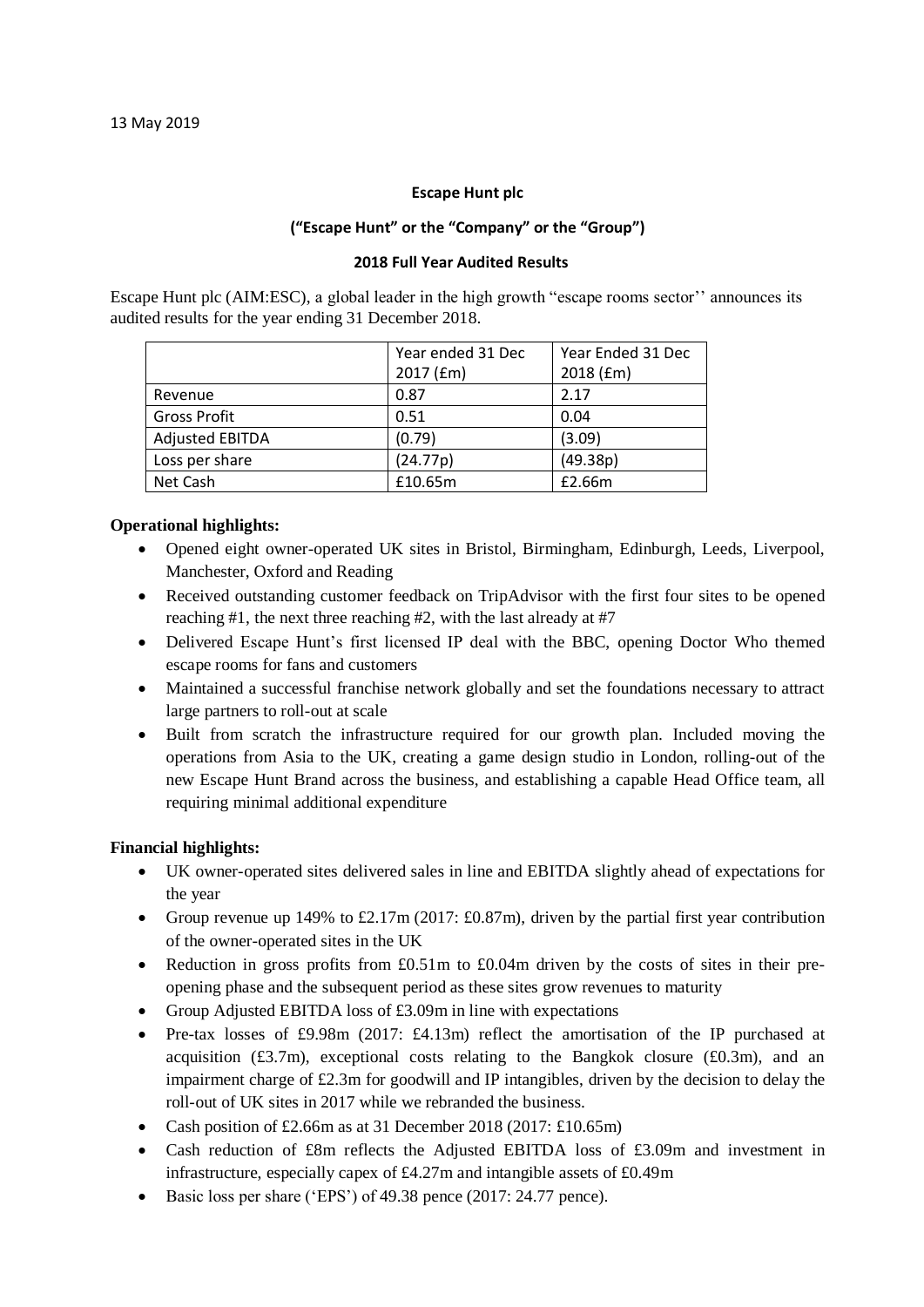### **Post-period Highlights:**

- Detailed heads of terms have been agreed with a US franchising partner to roll-out new franchisee sites across the US and Canada
- The first tranche of three UK sites continue to trade well and the second tranche of five less mature sites are so far building more quickly than the first with both sales and EBITDA ahead of Board expectations
- The UK owner-operated estate of nine sites is now generating positive EBITDA as a group.
- The Company has today announced a proposed equity placing ("Placing") to be undertaken by Stockdale Securities Ltd and Peel Hunt Ltd to raise a minimum of £4m (before expenses) by way of an accelerated bookbuild primarily to fund the Company's roll-out of new sites in the UK

### **Chief Executive Officer, Richard Harpham, comments:**

*"It has been a significant year of progress with elements of the business reorganised and eight owner-operated sites successfully rolled-out across the UK. I am also delighted to report that the inaugural performance and revenue generated from these sites has been in line with expectations.*

*"The strength of the Escape Hunt brand helped us secure a major licensing agreement with the BBC, to create Doctor Who themed escape rooms. This was an important milestone for the Group and has helped us to deliver on our strategy of being the premier brand in the escape rooms sector. The demand for experiential leisure is reflected in our success and ability to attract growing footfall and we look forward to opening more UK sites during 2019 whilst expanding our franchise overseas."* 

The Annual Report and Accounts will be sent to shareholders in due course.

### **Enquiries**

| <b>Escape Hunt plc</b>                                   | $+44$ 207 846 3322     |
|----------------------------------------------------------|------------------------|
| Richard Harpham (Chief Executive Officer)                |                        |
| Alistair Rae (Chief Financial Officer)                   |                        |
| Mustapha Omar (Commercial Director)                      |                        |
|                                                          |                        |
| <b>Stockdale Securities Ltd - NOMAD and Joint Broker</b> | $+44$ (0) 20 7601 6100 |
| Daniel Harris, David Coaten (Corporate Finance)          |                        |
| Fiona Conroy (Corporate Broking)                         |                        |
|                                                          |                        |
| <b>Peel Hunt LLP - Joint Broker</b>                      | $+44$ (0) 20 7418 8900 |
| George Sellar                                            |                        |
| Guy Pengelley                                            |                        |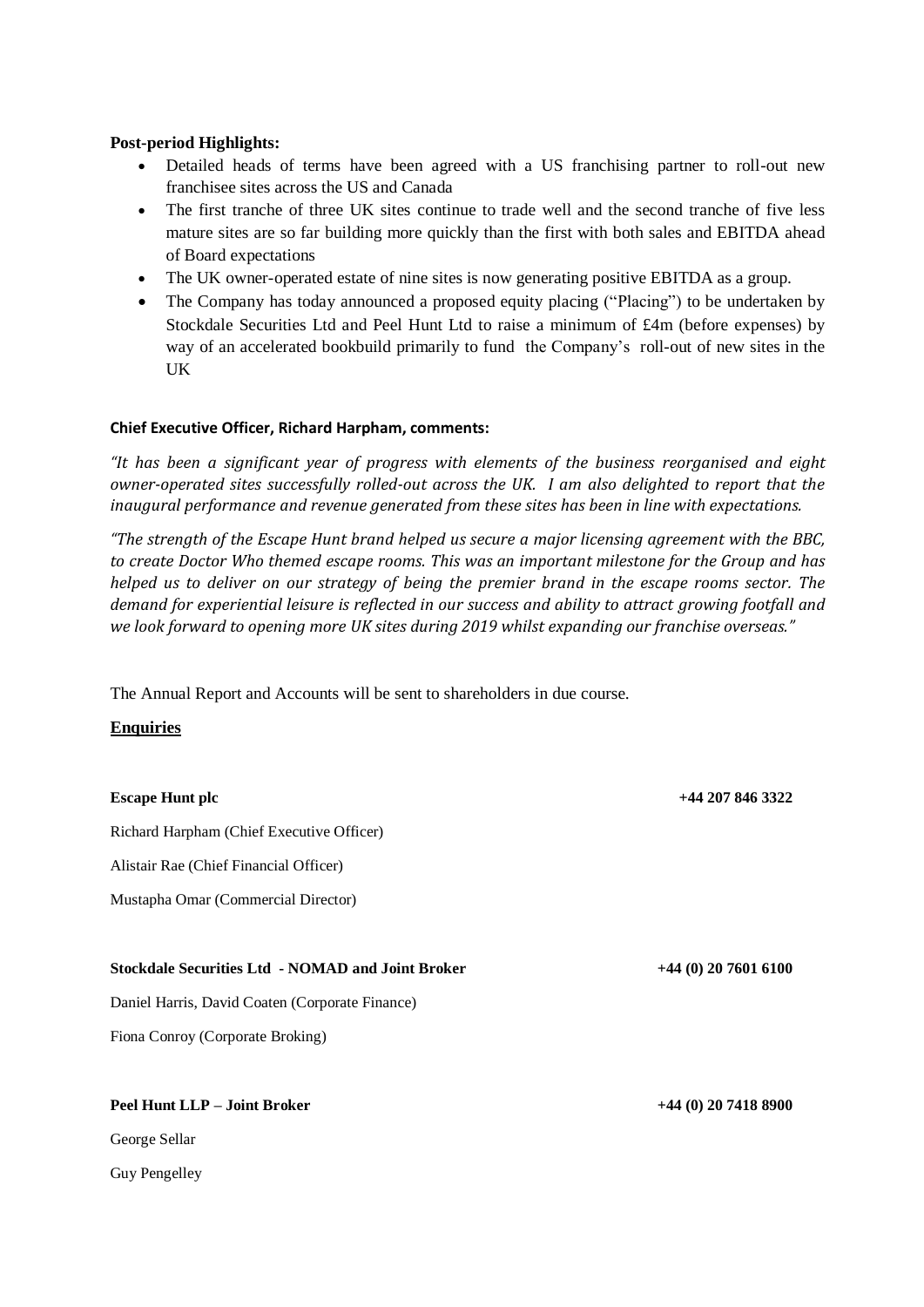#### **+44 (0) 20 3004 9512**

#### **Yellow Jersey - Financial PR**

Tim Thompson

Harriet Jackson

Henry Wilkinson

### **About Escape Hunt**

The Escape Hunt Group is a global leader in providing live escape-the-room experiences with a network of owner-operated sites in the UK and a global network of franchised outlets in six continents. The Company was re-admitted to AIM in May 2017 and has a strategy of creating high quality premium games and experiences, which incorporates branded IP content.

### **FINANCIAL AND OPERATIONAL HIGHLIGHTS**

### **CHAIRMAN'S STATEMENT**

I am delighted to report that we have made excellent progress in executing our strategy, and that trading performance has met our expectations.

Having spent time positioning our brand to underpin our ambitious roll-out plans, we are delighted with the very positive customer feedback, as evidenced by achieving #1 on TripAdvisor at all of our UK mature sites. Our brand strength also enabled us to achieve a very significant IP deal with the BBC to secure exclusive rights to Doctor Who, which has since been rolled-out across our UK network with great success.

We have completed building the team and infrastructure to underpin and support our growth plans. We have also made good progress in building a robust supply chain, overcoming some challenges we faced in our early days of operation, by moving our games design facility from Bangkok to London, and by working with a number of UK based production houses (one of which we have invested in).

The first eight owner-operated sites were opened during the year. Despite some challenges in opening these as quickly as we had originally hoped (as previously reported) and which have led to the impairment charge in 2018 mentioned in the financial review, they have achieved the desired sales levels, whilst slightly exceeding our EBITDA expectations. The first three of these have reached mature trading levels and continue their strong progress and for the five new owner-operated sites both sales and EBITDA performance are ahead of our expectations. With the marketing experience gained and applied, the subsequent five new sites are seeing higher initial revenues than the first three sites at their equivalent stage of development.

Our success and ability to attract footfall has been recognised by many retail landlords who are now offering attractive potential sites and fit-out / lease incentives which will further enhance our site investment case going forward.

Our established franchise network performed to plan during the year. We have previously stated that we wish to accelerate our overseas footprint by partnering with established operators who have sufficient scale and financial resource to achieve meaningful penetration in our chosen territories. We were recently delighted to announce the first such partnership where exclusive heads of terms have been agreed to effect a franchise roll-out across the US and Canada.

The cash raised during our IPO in May 2017 has been invested in building the infrastructure, enhanced games design capability and central resource and in setting up the first eight owner-operated sites and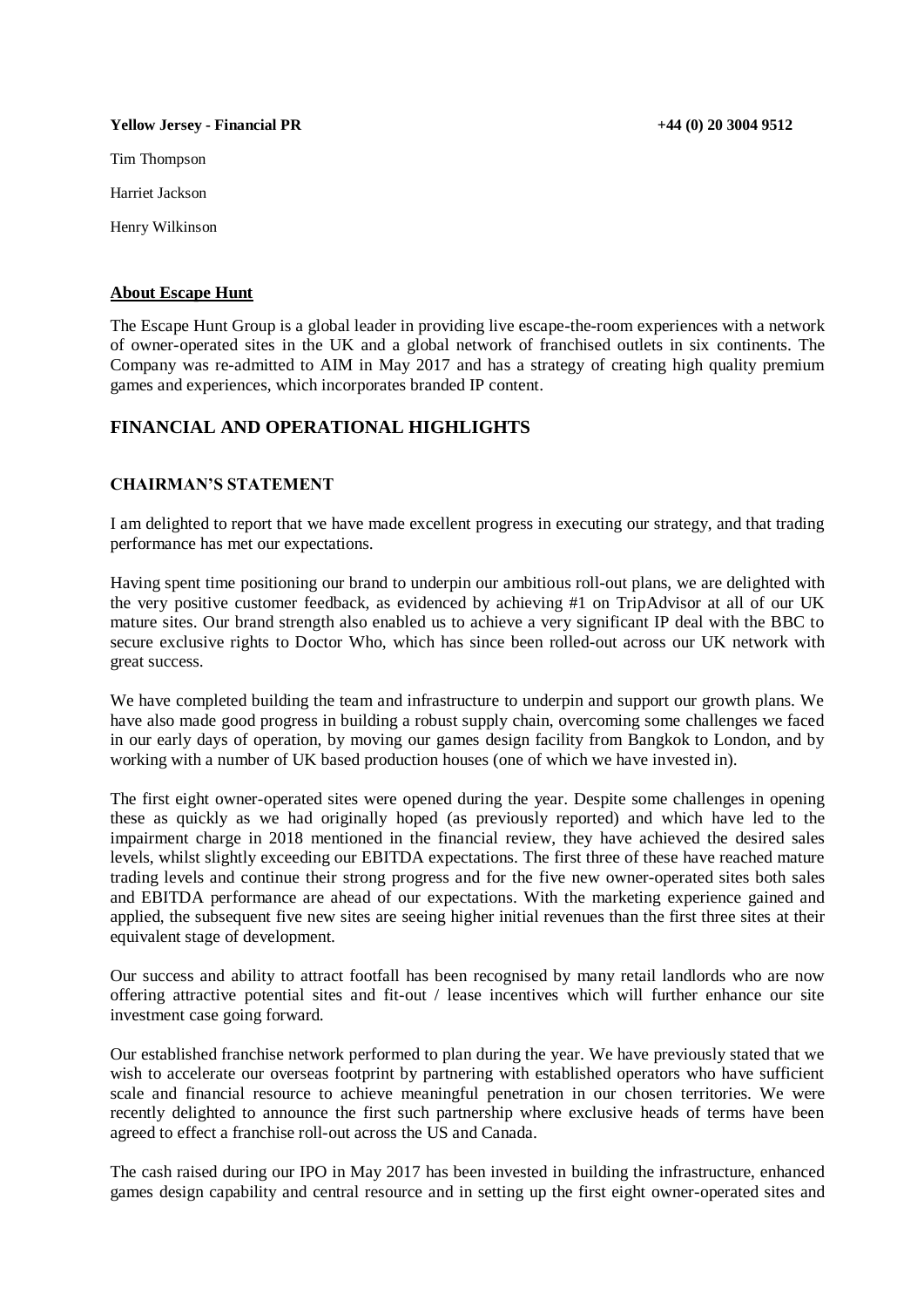funding their initial trading losses. With our UK sites now being cash generative, our fit-out model now refined and landlord fit-out contributions expected, the new cash we are raising will be directed to executing our growth plans and to provide working capital.

We feel we have achieved key milestones we set ourselves during the year under review and have demonstrated our site investment case and now look forward to executing our growth plans with confidence, enthusiasm and vigour.

**Richard Rose**

**Non-Executive Chairman** 13 May 2019

### **STRATEGIC REPORT**

2018 was an exciting year for Escape Hunt, which saw the business execute against its strategy of developing an owner-operated business in the UK, create from scratch a game design studio in London, and set the foundations for significant future growth. We were delighted to sign our first licensed IP deal with the BBC to bring Doctor Who to life in our rooms, and have been proud of the incredible customer feedback received across the estate.

The unit economics of the eight newly opened owner-operated sites have performed in line with Board expectations, and the broader market for experiential leisure continues to flourish.

**UK Owner-Operated Sites** – Escape Hunt opened three sites in the first half of 2018 and a further five in Q4 2018 to take the total of newly opened venues to eight. Showcasing games designed by our London Studio, customer feedback has been outstanding, with the first four sites to open reaching #1 on TripAdvisor, the next three reaching number #2 so far, and the last to open already at #7 and climbing.

Within the nine owner-operated sites, 38 game rooms were opened last year, a further nine rooms have opened already in 2019 and the remaining two rooms are scheduled to open in Q2 2019, so the full revenue benefit from these sites will accrue in the second half of 2019. As mentioned in our trading statement in January, the first tranche of three sites continue with their strong progress, and although still relatively immature, we are pleased to see that the second tranche of five sites opened in Q4 2018 is on a steeper revenue trajectory than the first. The relatively fixed nature of the cost base means that the majority of incremental sales flow to EBITDA, reinforcing our confidence in the overall economic model. The results for the year have been materially impacted by pre-opening costs associated with a significant roll-out of new owner-operated sites, in addition to a full year of the head office cost burden without the full scale of operating businesses being in place to support them. The decision to delay the roll-out of owner-operated sites as the business was rebranded has driven its outstanding customer feedback and helped secure the Doctor Who licensing agreement with the BBC, but has also resulted in an impairment charge(described further in Note 2) since the time to break even has extended.

**Branded IP Content** – Escape Hunt identified the strategic importance of branded IP in driving occupancy and further differentiating us. The first IP content deal was signed in July 2018 with BBC Worldwide for a five-year exclusive licence to create Doctor Who themed escape rooms in the UK. The installation of the first Doctor Who game was completed in December 2018 and these games are currently playing in six UK sites. The roll-out of the second Doctor Who game is due to be completed in the coming months. There have been strong forward bookings for Doctor Who themed rooms from the outset and the average room occupancy has been running at approximately 60% in the few weeks from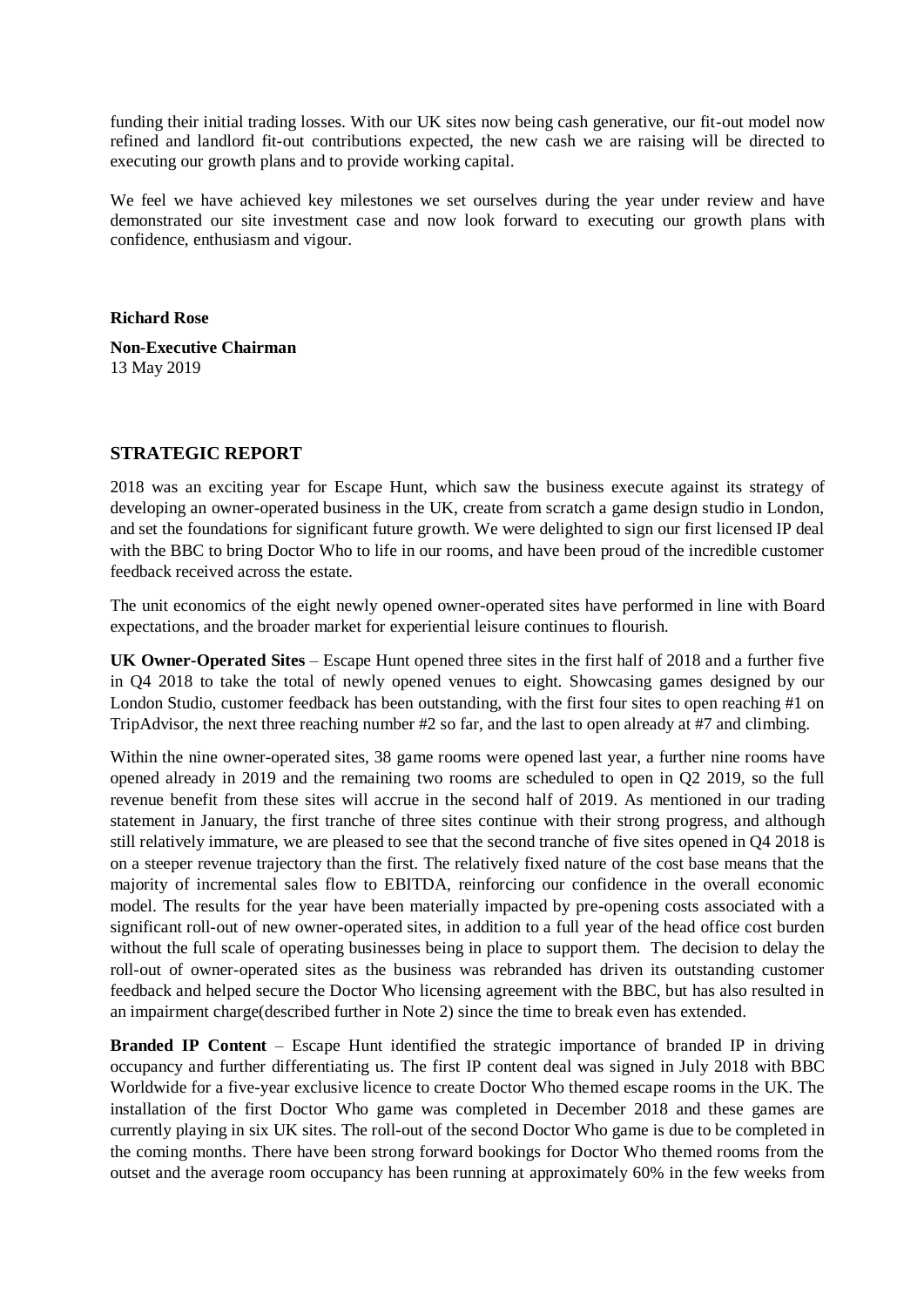opening until the end of February, which is in line with expectations and well above expected occupancy rates of unbranded rooms.

The Company believes that IP will continue to play an important role in the content strategy of the business and is considering several similar opportunities to bring branded IP alive for customers and fans.

**Additional Sales Opportunities –** Escape Hunt's site performance to date has been driven predominantly by B2C sales and corporate entertainment. The Company identified an additional opportunity to tap into the market for gamified learning and launched its proprietary corporate learning and development ("L&D") proposition in February 2019. Designed to provide an immersive, gamified, experiential solution for employee engagement, its use spans staff recruitment, retention and development programmes for companies. Escape Hunt is exploiting two routes to market by contacting potential corporate clients directly and also indirectly via other L&D firms who are selling the offering to their client base. Escape Hunt expects to generate high margin, additional sales at the start of the week where customer occupancy is typically lower, whilst improving the level of repeat business by forging relationships with businesses.

**Franchise Network** – Two thirds of Escape Hunt's franchise business is generated by four master franchisees, namely France/Benelux, Australia/NZ, the Middle East and the Nordics. These territories have continued to perform well and have expanded with several new site openings.

Escape Hunt rationalised an element of its franchise tail through the year, and closed a number of weak franchise performers in territories with low GDP/Capita or under-performing management. At the year end, Escape Hunt had 42 franchise sites compared with 43 at the end of 2017. Most businesses in the network have now been rebranded and the remaining few will be completed in 2019. Management's strategy to grow the franchise network by identifying well capitalised and experienced players able to open and manage multiple units is beginning to bear fruit and Escape Hunt has been negotiating a deal with a potential US partner to commence a significant roll-out of franchises across the USA and Canada. A detailed heads of terms, incorporating the key commercial terms, was signed on 26 April 2019.

### **Strategy for 2019**

Conditional upon completing the Placing, the two immediate strategic targets for the Group are to open a further 4-6 sites in 2019 (taking the total UK estate to 13-15) and to embark upon the franchisee rollout in North America.

In order to fund the UK owner-operated roll-out, the Company has announced separately today that it is conducting a Placing to raise a minimum of £4m, before expenses.

Additional focus for the Management team in 2019 will include:

- Securing new sites with significant landlord contributions towards build costs, recognizing landlord demand for experiential leisure in retail schemes
- Identifying franchise partners for the remaining territories within Europe and conclude two large scale franchise deals (including the US deal mentioned above)
- Securing further brand IP license deals to bolster the content strategy of the business.
- Growing the Learning & Development offering to corporates with the ultimate objective of corporate clients using an Escape Hunt branded tool to assess their staff's capabilities.

#### **Growth Strategy and Outlook**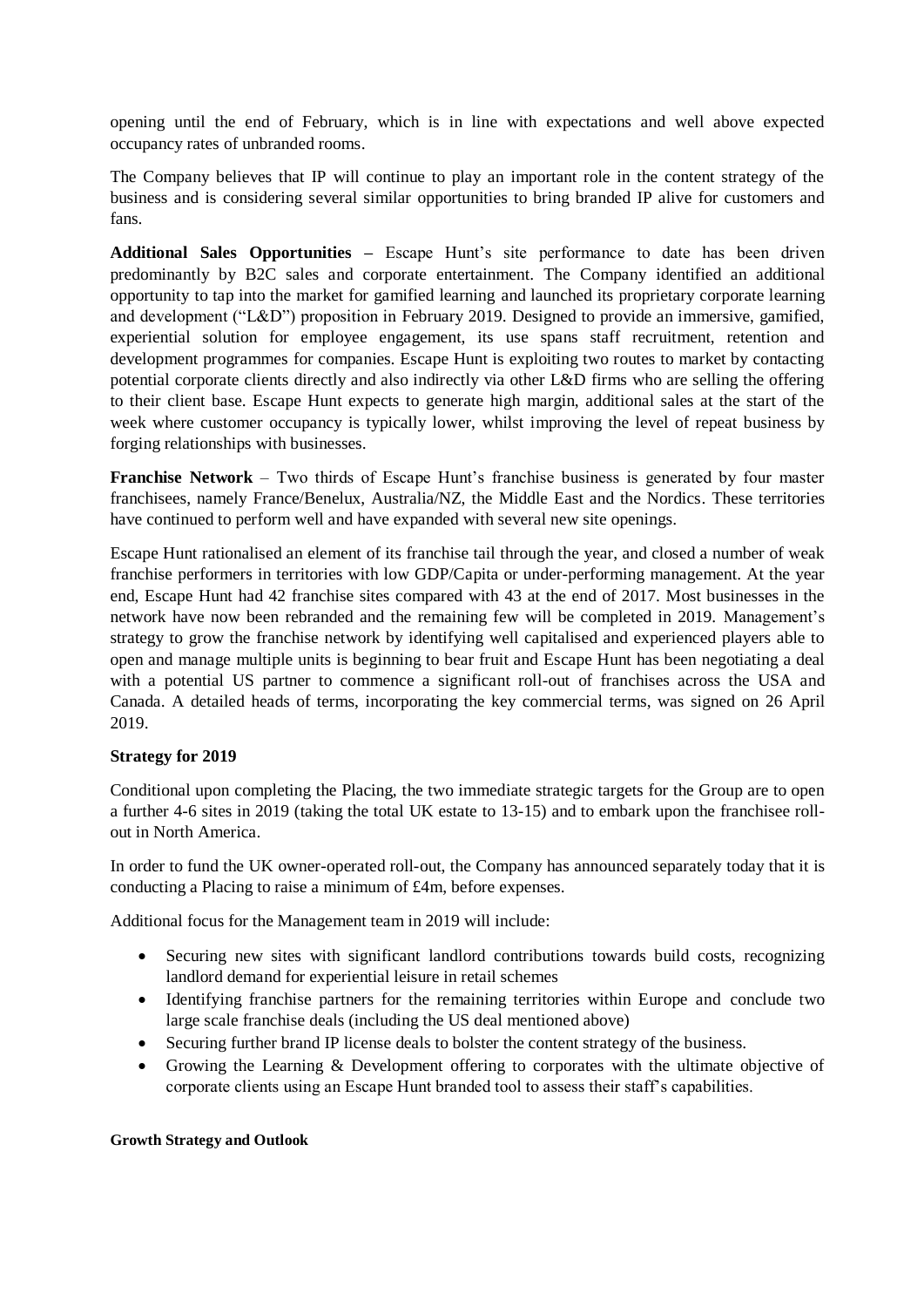- The Group's strategy is to continue the roll-out of owner-operated sites in the UK, with an aim to reach 50 in the medium term, and to grow the franchise estate by two to three times over the medium term in conjunction with well-resourced partners
- We will continue our focus on game production cost reduction and monetisation and to further drive occupancy through securing new IP content deals
- We have been pleased with the customer reception to our games at our UK sites which we opened in 2018 and our game design team is currently designing the next series of games for future sites
- Trading in the first three months of 2019 has been in line with expectations and although still immature, the UK owner-operated estate is already generating positive EBITDA as a group of nine sites

### **Richard Harpham**

# **Chief Executive Officer**

13 May 2019

### **FINANCIAL REVIEW**

### **Group results**

Revenue for the year grew from £872k in 2017 to £2,172k. The increase was partly due to a full 12 months contribution of £1,095k from the franchisee business in 2018, compared to only eight months in 2017 (£798k). The major increase in revenue was driven by the first year contribution of the owneroperated sites in the UK, which was £1,002k (2017: £74k). The first three sites in the UK were opened during March 2018 and the next five sites were all opened on time in the last quarter of the year.

The operating loss for the year was £10,012k (2017: Loss of £4,134k) and the adjusted loss before tax, depreciation, amortisation and interest ("Adjusted EBITDA") was a loss of £3,087k (2017: £790k). Set out below is a reconciliation between the operating loss and the Adjusted EBITDA loss:-

|                                 | 2018          | 2017          |
|---------------------------------|---------------|---------------|
|                                 | $\pounds 000$ | $\pounds 000$ |
| <b>Operating loss</b>           | (10,012)      | (4,134)       |
| Amortisation of intangibles     | 3,656         | 2,375         |
| Impairment of intangible assets | 2,345         |               |
| Depreciation                    | 545           | 22            |
| Write-off of assets             | 45            |               |
| Branch closure costs            | 291           |               |
| Foreign currency losses         | 31            | 34            |
| <b>Transaction costs</b>        |               | 870           |
| Share-based payment expense     | (12)          | 43            |
| <b>Adjusted EBITDA</b>          | (3.087)       |               |

The EBITDA loss has been adjusted for the write-off of £45k of assets in the Bangkok business at the time of the closure of the office and the branch, the cash costs of £291k which were principally the employee redundancy and notice period payments to the employees and former owner of the business and the costs of vacating the two properties. A further £12k has been charged to income for the share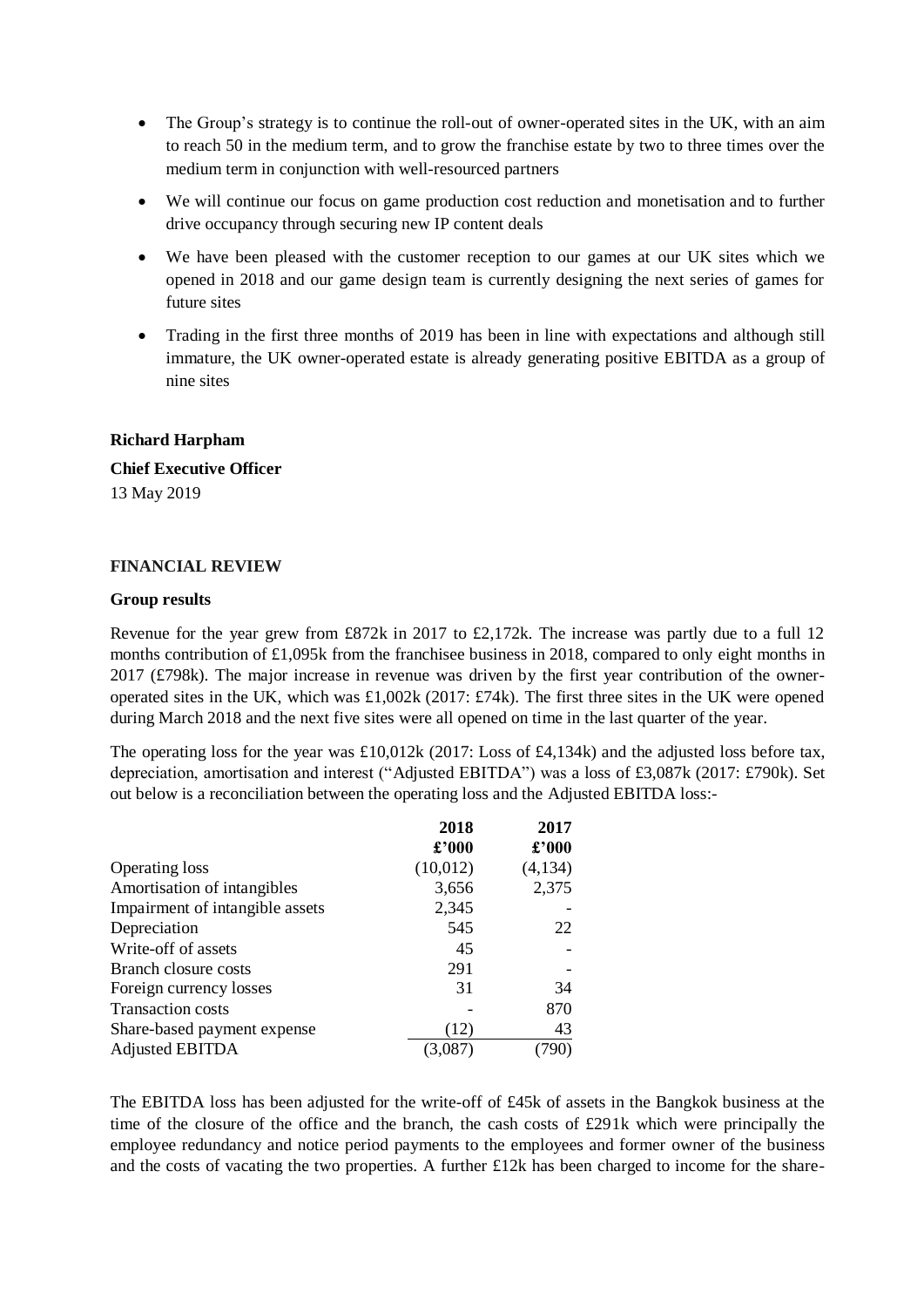based payment expense which relates to the growth shares for three of the senior management which were issued in 2017. No new share options were issued in 2018.

These costs and items as shown above have been deducted from EBITDA loss to arrive at the Adjusted EBITDA loss since they are either non-cash costs or are required to be adjusted in order to provide a consistent comparison to last year in that they are one-off items which will not be expected to recur in future periods. EBITDA is used as the basis of this performance measure as it most appropriately captures the ongoing ability of the business to generate operating cash flows which contribute to capital investment that supports further growth.

Amortisation in 2018 was £3,656k (2017: £2,375k) and is comprised largely of the annual charge of £3.4m for the IP of £10.2m that was acquired at the time of the acquisition of the business in May 2017 and which is being written down over three years. The balance comprises the writing down of other intangible assets as they come into use. This includes both third party and staff costs for the creation of certain games that have been designed in the UK and the app that was acquired with the business in 2017. These are written down over two years.

The decision in 2017 to delay the UK roll-out of sites whilst we rebranded the business has proven successful, as it has underpinned our outstanding TripAdvisor scores and enabled us to secure the Doctor Who licensing agreement with the BBC. However, it had the effect of pushing back the breakeven point for the business, which has led to an impairment charge of £2,345k (2017: £nil). Goodwill of £1,393k relating to the Experiential Ventures Ltd acquisition in 2017 was written off, alongside a further impairment charge of £952,000, which together comprise the impairment charge against the carrying value of intellectual property, driven by the delay in the start of our UK roll-out schedule. This non-cash balance sheet adjustment has no bearing on performance going forwards.

### **Franchisee business**

In dollar terms the revenue was \$1,386k (2017: \$1,650k). This has been calculated by translating revenues into US dollars based on the prevailing rate at the time of invoicing, noting most of the franchisees are invoiced in US dollars. This has been presented as such in order to provide an indicator of overall performance by our franchisees in a manner which is unaffected by movements in foreign exchange rates during the year. For those franchisees who are not invoiced in US dollars, conversion to US dollars is made at the prevailing US dollar rate when the invoices are raised.

Franchisee numbers at 31 December 2018 were 42 (2017: 43.). Smaller and unprofitable single site franchisees closed and 7 new sites opened. These new sites were mainly additional sites opened by master franchisees entering into further sub-franchisee agreements or, in the case of the Scandinavian Master Franchise Agreement, opening new wholly owned sites. The operating profit was £239k and after adding back depreciation of £118k resulted in an EBITDA of £357k (2017: £273k). Account management staff were recruited in the UK, together with games design staff, ahead of closing the Bangkok studio in July. A total of 42 new games, including adaptations of older games were produced by both the UK and the Bangkok teams in 2018 for franchisees, together with eight games that were produced in London for the UK owner-operated sites. Of these, five have already been taken up by franchisees.

The new Escape Hunt brand was rolled-out to the franchisees progressively during 2018 and this programme is due to complete shortly. Escape Hunt assisted the franchisees in the process with new digital marketing collateral and contributions to each site's capital costs. The new website and improved booking engine are also due to be rolled-out to franchisees in the first half of 2019 after the investment and testing in the UK in 2018.

The franchising activities recorded an operating profit of £239k (2017:£183k); which is an encouraging result given the redomiciling of the business from Bangkok to London and additional work to enhance the offering to the customers of the franchisees was undertaken during the year.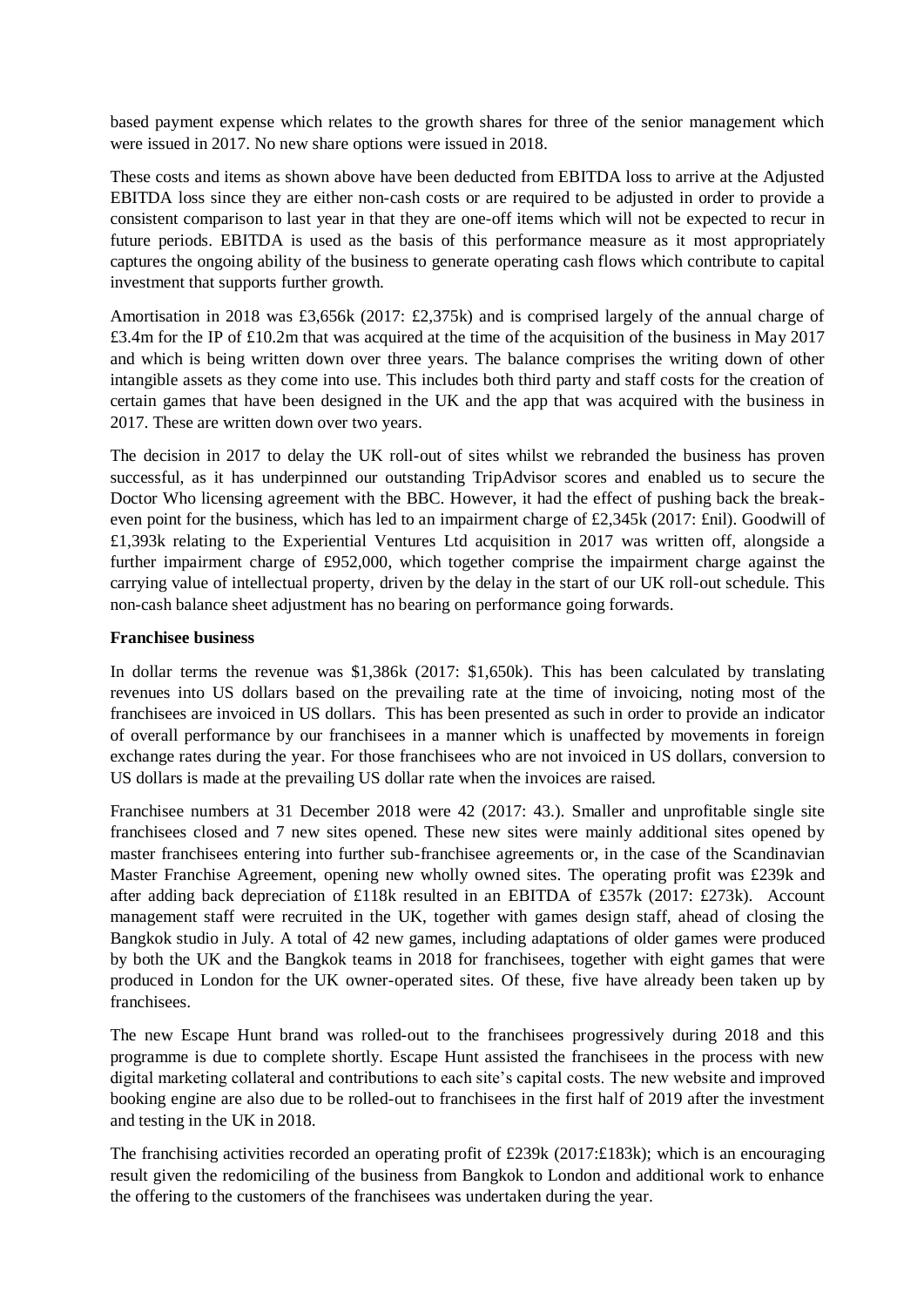### **Owner-operated business**

The total revenue of the owner-operated business was £1,077k, of which £1,002k was generated in the UK and the balance of £75k from the Bangkok branch. The cost of sales was £1,950k to give a gross loss of £873k. Cost of sales comprises site property and utility costs, site staff costs as well as directly attributable marketing costs. The gross loss reflects the fact that all the Escape Hunt sites were opened during the course of the year and in addition to bearing pre-opening costs, the majority have yet to reach their full maturity, with most of the sites only opening from October onwards.

Administrative costs and other overheads of £825k were incurred, being principally central marketing and agency costs and game design management costs.

As noted above, the IP of  $\text{\pounds}10.2m$  that was acquired as part of the consideration at the time of the acquisition is being amortised over three years and which results in an annual charge of £3.4m. This has been charged to the owner-operated activity and forms the majority of the amortisation charge of £3,656k across the Group and of the £4,109k of amortisation and depreciation charges in the owneroperated activity. The impairment charge of £2,345k relates to the owner-operated business as a result of the Company updating the assumptions from those in place during the original acquisition including the growth of the owner-operated estate arising over a more extended period of time than first anticipated.

### **Central overheads**

The administrative and overhead charges were  $\text{\pounds}2,113k$ , comprising the management and marketing staff, advisory fees and the head office property costs. Staff numbers in the London office increased during the year as the business transitioned from Bangkok to London and as the owner-operated sites in the UK developed, requiring marketing, finance and operational staff.

### **Cashflow and capital expenditure**

The operating cashflow before working capital changes was an outflow of £3,380k, and reduced to £2,916k after working capital changes. £4,276k was incurred in fixed asset capital expenditure, of which £2,204k was in leasehold site fit-out costs and £1,813k in games and props assets. A further £495k was incurred on a wide range of intangible assets, including £302k on acquiring game software, game intellectual property, third party game design costs as well as £74k of Escape Hunt game design staff costs.

Cash at 31 December 2018 was £2.66m.

### **IFRS 16**

From 1 January 2019, the Group has adopted the new accounting standard, IFRS 16. The standard requires companies for the first time with leasehold properties to capitalise all leases on the balance sheet as a right of use asset and also to recognise on the balance sheet the present value of the obligations to make lease payments. The rents which are currently charged to the Income Statement (£388k in 2018) will instead be replaced by a depreciation charge and a finance charge. In 2018, these would have been £302k and £158k respectively had the Standard been adopted for the whole of 2018.

### **Innovation**

A number of innovation issues were identified in 2017 and 2018 which have led the management to develop an innovation programme for the Group. These issues related, for example, to developing puzzles for new games combined with site fit-out and site construction and which have been commented on in our trading statements during 2018. Finding suitable production partners has also been one of the problems which management have had to overcome.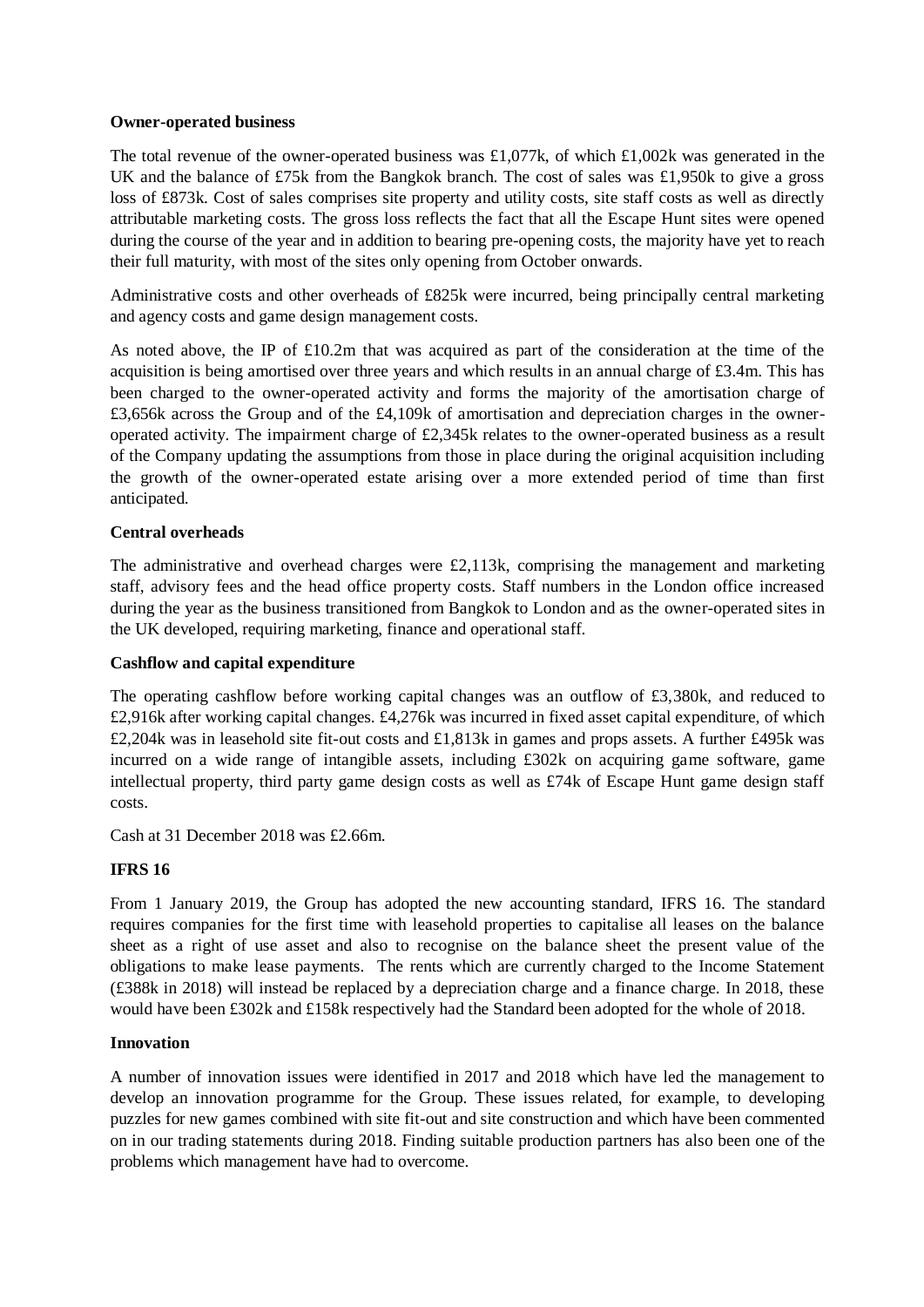A decision was made in 2018 to apply for a Research and Development grant from Scottish Enterprise to establish a programme of innovation in Scotland with three separate objectives. The first is to improve the understanding of how customers solve clues and the typical time taken so that the design of puzzles can be improved; the second is to use gaming data to analyse human behaviour in an escape room setting and provide this data to corporate clients. This brings together psychometrics and video tracking for example, together with experienced facilitators to provide an informative analysis for clients on team performance. The third is to understand how to develop puzzles that can be delivered in alternative format, such as through virtual reality or tablet based applications.

A grant for £2m was agreed in March 2019 and will now be activated. The grant commencement date is April 2018, which was when the application was first lodged and the grant period is two and a half years. Accordingly, the Company will now establish a total of three sites in Scotland, one of which was established in 2018, containing an average of six rooms at each site to conduct these activities. Each site will be able to carry out normal commercial activities and indeed needs to do so in order to achieve each of the three objectives outlined above.

To assist in resolving elements of the game design process, Escape Hunt Innovations Ltd subscribed a nominal sum in cash for a 51% interest in a small design and production workshop near Edinburgh in December 2018.

Two patents were also applied for in 2018. The first patent relates to a process to make an escape room more or less difficult, based on the identity of the player and the second relates to a process to obtain identity consent. The related work for these patents is expected to be performed in Scotland.

Advance Assurance was applied for to the HMRC in February 2019 for Research and Development tax credits for the years 2017, 2018 and 2019. Separate to the work being carried out in Scotland, the London based game design studio continues to use and enhance the IP acquired at the time of the acquisition, which inter alia consisted of the large library of games and the design process. In addition, development work has been carried out in England on developing and trialling both new puzzles and prop construction with a number of manufacturers.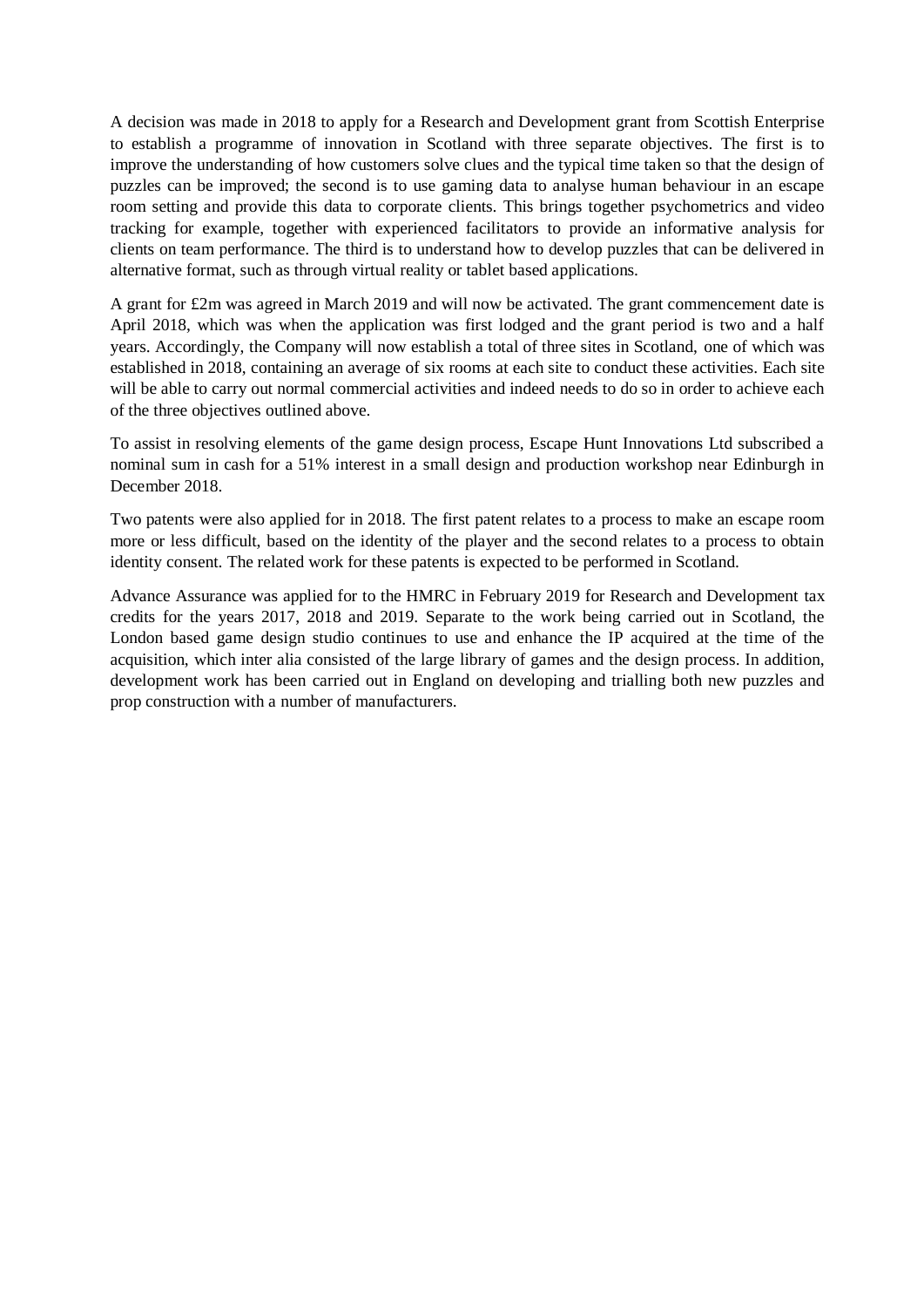# **Consolidated Statement of Comprehensive Income for the year ended 31 December**

**2018**

| All figures in £'000s                                                                                                  | <b>Year ended</b><br>31 December | <b>Year ended</b><br>31 December |
|------------------------------------------------------------------------------------------------------------------------|----------------------------------|----------------------------------|
| Continuing operations                                                                                                  | 2018                             | 2017                             |
| <b>Revenue</b>                                                                                                         | 2,172                            | 872                              |
| Cost of sales                                                                                                          | (2,137)                          | (364)                            |
| Gross profit                                                                                                           | 35                               | 508                              |
| Transaction expenses                                                                                                   |                                  | (957)                            |
| Administrative expenses                                                                                                | (10,047)                         | (3,685)                          |
| <b>Operating loss</b>                                                                                                  | (10,012)                         | (4,134)                          |
| Adjusted EBITDA                                                                                                        | (3,087)                          | (790)                            |
| Amortisation of intangibles                                                                                            | (3,656)                          | (2,375)                          |
| Impairment of intangible assets                                                                                        | (2, 345)                         |                                  |
| Depreciation                                                                                                           | (545)                            | (22)                             |
| Loss on disposal of tangible assets                                                                                    | (45)                             |                                  |
| <b>Branch closure costs</b>                                                                                            | (291)                            |                                  |
| Foreign currency losses                                                                                                | (31)                             | (34)                             |
| <b>Transaction costs</b>                                                                                               |                                  | (870)                            |
| Share-based payment expense                                                                                            | (12)                             | (43)                             |
| <b>Operating loss</b>                                                                                                  | (10, 012)                        | (4, 134)                         |
| Interest received                                                                                                      | 34                               | 9                                |
| <b>Loss before taxation</b>                                                                                            | (9,978)                          | (4, 125)                         |
| Taxation                                                                                                               | (26)                             | (4)                              |
| <b>Loss after taxation</b>                                                                                             | (10,004)                         | (4,129)                          |
| Other comprehensive income:                                                                                            |                                  |                                  |
| Items that may or will be reclassified to profit or loss:<br>Exchange differences on translation of foreign operations | 26                               | (15)                             |
| <b>Total comprehensive loss</b>                                                                                        | (9,978)                          | (4, 144)                         |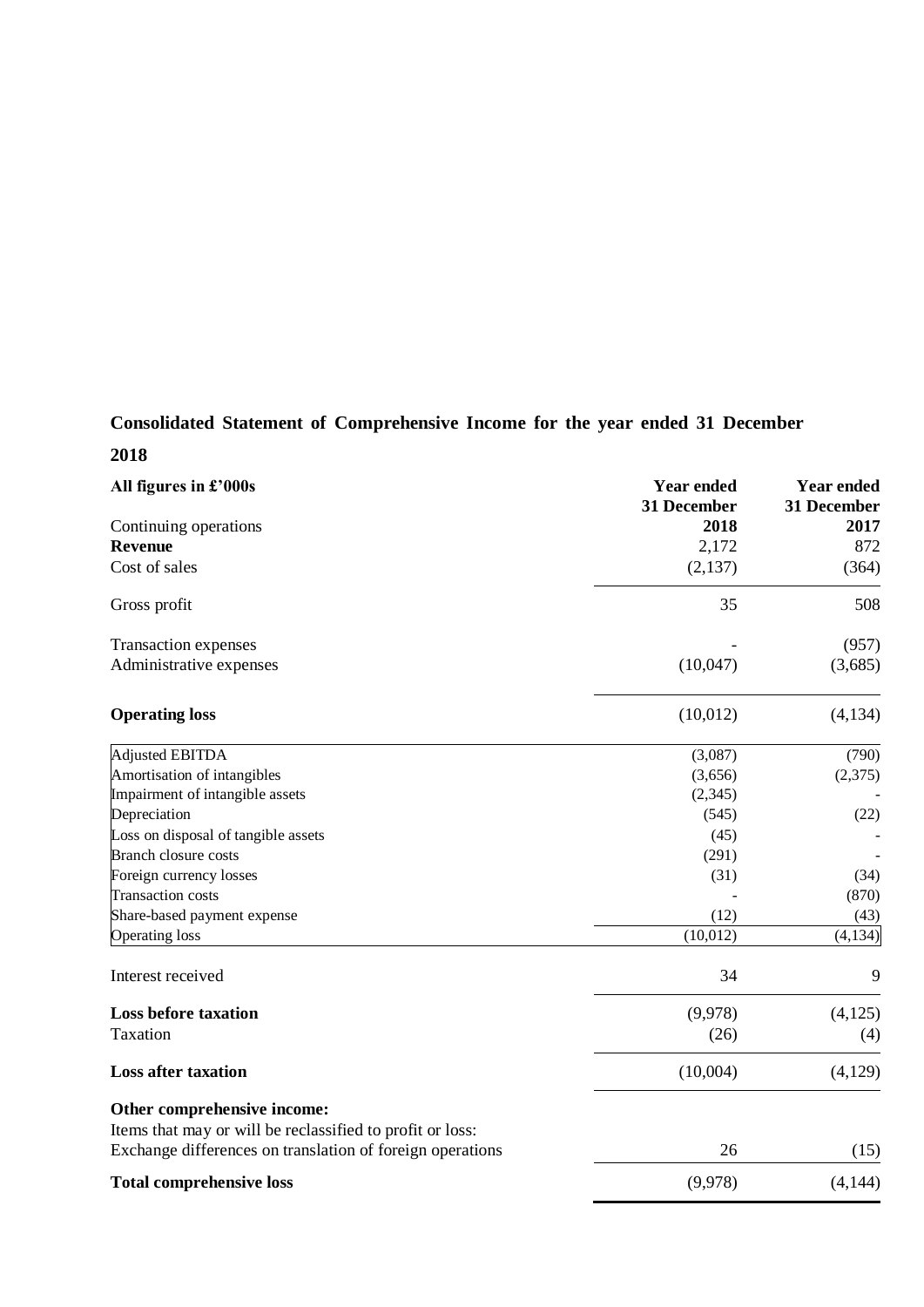| Loss attributable to:                          |          |          |
|------------------------------------------------|----------|----------|
| Equity holders of Escape Hunt plc              | (10,004) | (4,129)  |
| Non-controlling interests                      |          |          |
|                                                | (10,004) | (4,129)  |
| Total comprehensive loss attributable to:      |          |          |
| Equity holders of Escape Hunt plc              | (9,978)  | (4,144)  |
| Non-controlling interests                      |          |          |
|                                                | (9,978)  | (4, 144) |
| Loss per share attributable to equity holders: |          |          |
| Basic and diluted (Pence)                      | (49.38)  | (24.77)  |

# **Consolidated Statement of Financial Position**

# **As at 31 December 2018**

|                                   | As at<br>31 December<br>2018<br>£'000 | As at<br><b>31 December</b><br>2017<br>£'000 |
|-----------------------------------|---------------------------------------|----------------------------------------------|
| <b>ASSETS</b>                     |                                       |                                              |
| <b>Non-current assets</b>         |                                       |                                              |
| Property, plant and equipment     | 4,366                                 | 670                                          |
| Intangible assets                 | 4,792                                 | 10,280                                       |
| Rent deposits                     | 36                                    | 32                                           |
| Loan to franchisee                | 300                                   |                                              |
|                                   | 9,494                                 | 10,982                                       |
| <b>Current assets</b>             |                                       |                                              |
| Inventories                       | 15                                    |                                              |
| Trade receivables                 | 121                                   | 15                                           |
| Other receivables and prepayments | 501                                   | 305                                          |
| Cash and bank balances            | 2,657                                 | 10,645                                       |
|                                   | 3,294                                 | 10,965                                       |
| <b>TOTAL ASSETS</b>               | 12,788                                | 21,947                                       |
| <b>LIABILITIES</b>                |                                       |                                              |
| <b>Current liabilities</b>        |                                       |                                              |
| Trade payables                    | 670                                   | 507                                          |
| Deferred income                   | 244                                   | 83                                           |
| Other payables and accruals       | 967                                   | 479                                          |
|                                   | 1,881                                 | 1,069                                        |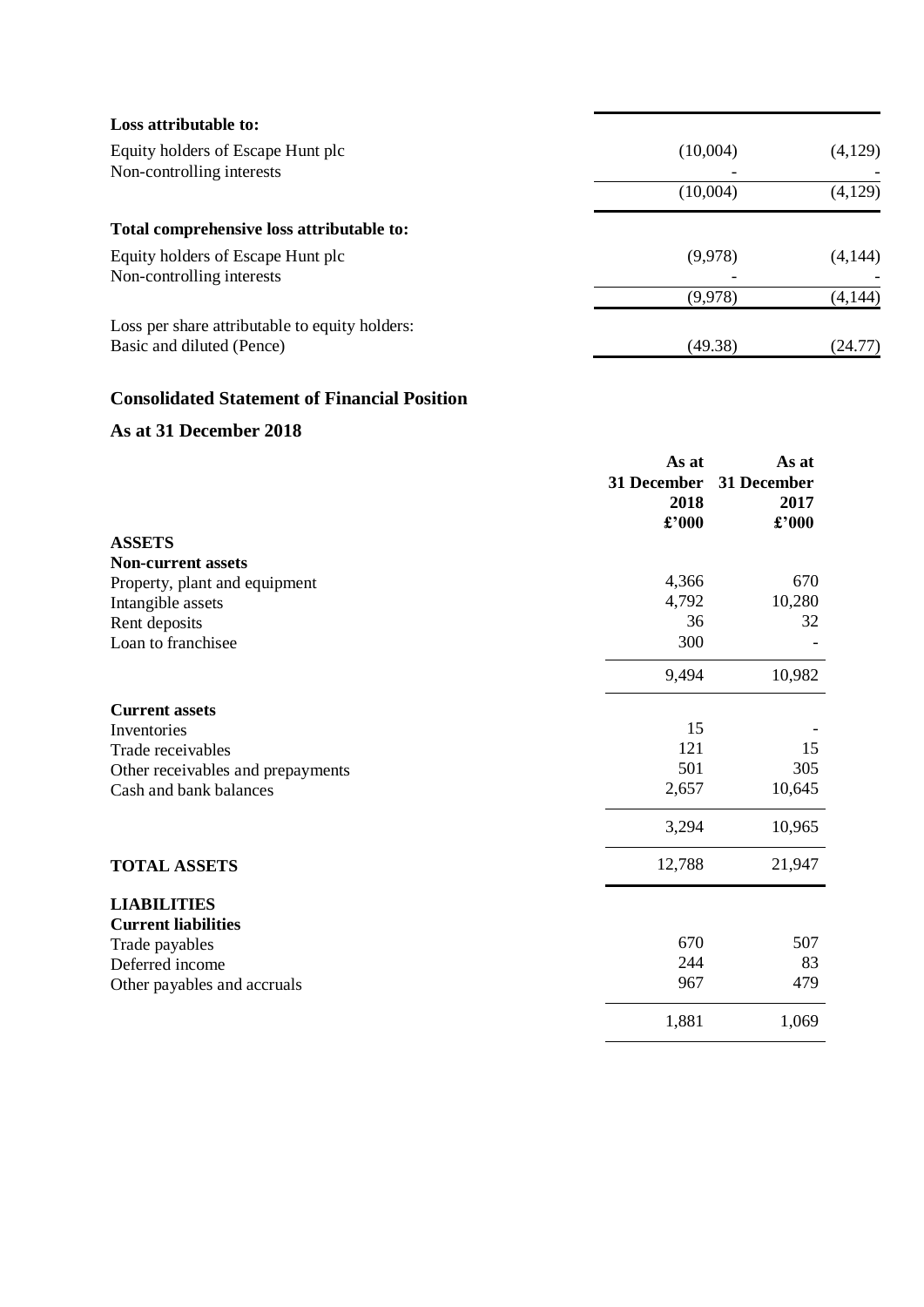# **Consolidated Statement of Financial Position**

# **As at 31 December 2018 (continued)**

|                                                                                  | As at<br>31 December<br>2018<br>$\pounds$ '000 | As at<br>31 December<br>2017<br>$\pounds$ '000 |
|----------------------------------------------------------------------------------|------------------------------------------------|------------------------------------------------|
| <b>Non-current liabilities</b>                                                   |                                                |                                                |
| Deferred income<br>Provisions                                                    | 419<br>40                                      | 456                                            |
|                                                                                  | 459                                            | 456                                            |
| <b>TOTAL LIABILITIES</b>                                                         | 2,340                                          | 1,525                                          |
| <b>NET ASSETS</b>                                                                | 10,448                                         | 20,422                                         |
| <b>EQUITY</b>                                                                    |                                                |                                                |
| Capital and reserves attributable to equity holders of<br><b>Escape Hunt Plc</b> |                                                |                                                |
| Share capital                                                                    | 253                                            | 253                                            |
| Share premium account                                                            | 21,076                                         | 21,076                                         |
| Merger relief reserve                                                            | 4,756                                          | 4,756                                          |
| <b>Accumulated losses</b>                                                        | (15,741)                                       | (5,737)                                        |
| Currency translation reserve                                                     | 11                                             | (15)                                           |
| Capital redemption reserve                                                       | 46                                             | 46                                             |
| Share-based payment reserve                                                      | 55                                             | 43                                             |
|                                                                                  | 10,456                                         | 20,422                                         |
| <b>Non-controlling interests</b>                                                 | (8)                                            |                                                |
| <b>TOTAL EQUITY</b>                                                              | 10,448                                         | 20,422                                         |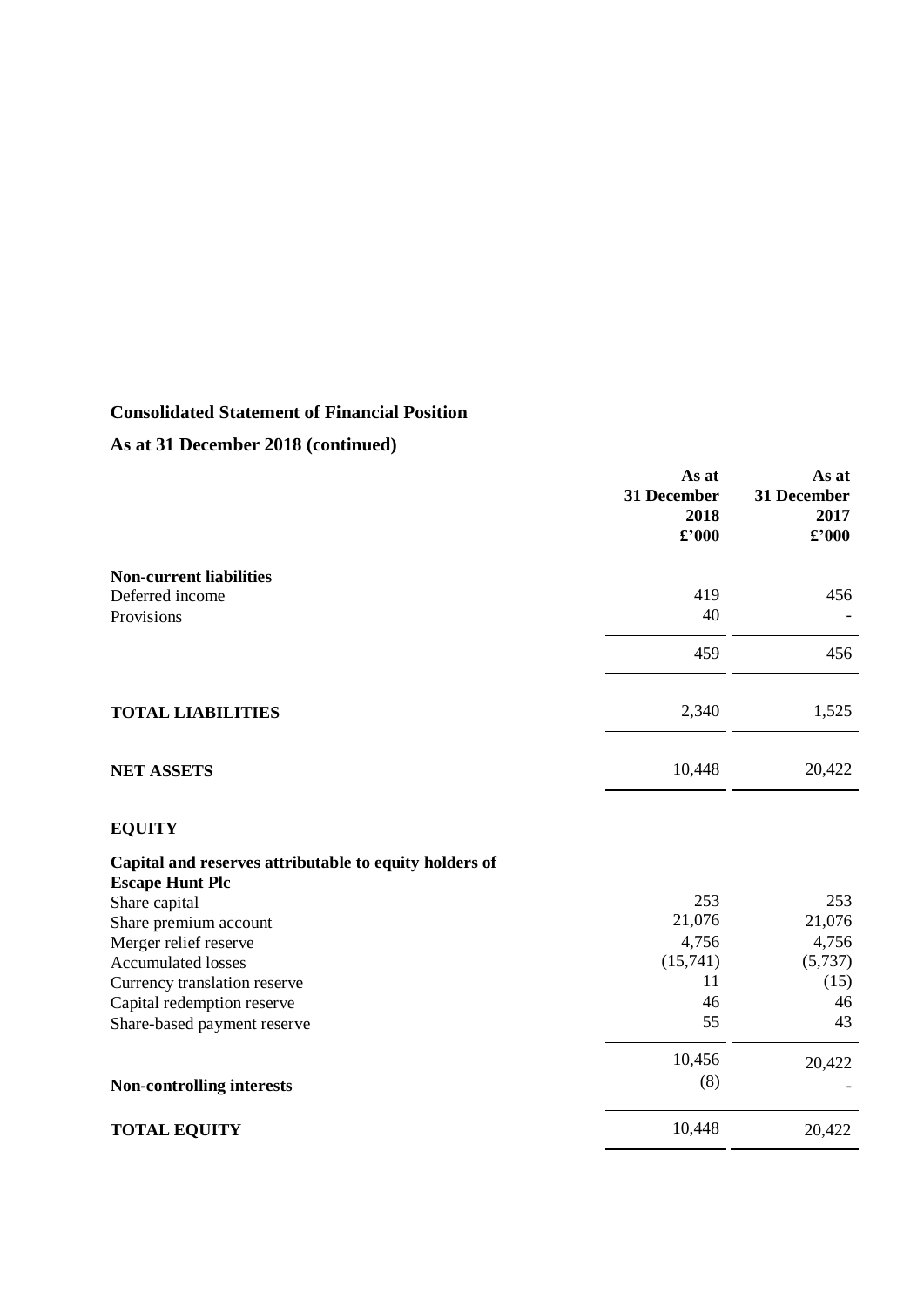# **Consolidated Statements of Changes in Equity**

# **For the year ended 31 December 2018**

|                                                                   | <b>Share</b><br>capital | <b>Share</b><br>premium<br>account | Merger<br>relief<br>reserve | <b>Currency</b><br>translation<br>reserve | Capital<br>redemption<br>reserve | Share-<br>based<br>payment<br>reserve | <b>Accumulated</b><br>losses | <b>Total</b>               | Non-<br>controlling<br>interest | <b>Total</b>               |
|-------------------------------------------------------------------|-------------------------|------------------------------------|-----------------------------|-------------------------------------------|----------------------------------|---------------------------------------|------------------------------|----------------------------|---------------------------------|----------------------------|
| <b>Year ended</b><br>31 December<br>2018                          | £'000                   | $\pmb{\pounds}^{\star}000$         | $\pmb{\pounds}^{\star}000$  | $\pmb{\pounds}^{\star}000$                | $\pmb{\pounds}^{\star}000$       | £'000                                 | £'000                        | $\pmb{\pounds}^{\star}000$ | $\pmb{\pounds}^{\star}000$      | $\pmb{\pounds}^{\star}000$ |
| <b>Balance as at</b><br>1 January<br>2018<br>Loss for the<br>year | 253                     | 21,076                             | 4,756                       | (15)                                      | 46                               | 43                                    | (5,737)<br>(10,004)          | 20,422<br>(10,004)         |                                 | 20,422<br>(10,004)         |
| Other<br>comprehensive<br>income<br>Total<br>comprehensive        |                         |                                    |                             | 26                                        |                                  |                                       |                              | 26                         |                                 | 26                         |
| loss<br>Acquisition of                                            |                         |                                    |                             | 26                                        |                                  |                                       | (10,004)                     | (9,978)                    |                                 | (9,978)                    |
| subsidiary<br>Share-based<br>payment<br>charge                    |                         |                                    |                             |                                           | L,                               | 12                                    | $\overline{a}$               | $12\,$                     | (8)                             | (8)<br>12                  |
| Transactions<br>with owners                                       |                         |                                    |                             |                                           |                                  | 12                                    |                              | 12                         | (8)                             | 4                          |
| <b>Balance as at</b><br>31 December<br>2018                       | 253                     | 21,076                             | 4,756                       | 11                                        | 46                               | 55                                    | (15,741)                     | 10,456                     | (8)                             | 10,448                     |
| <b>Year ended</b><br>31 December<br>2017:                         |                         |                                    |                             |                                           |                                  |                                       |                              |                            |                                 |                            |
| <b>Balance as at</b><br>1 January<br>2017<br>Loss for the         | 125                     | 8,941                              |                             |                                           |                                  |                                       | (1,608)                      | 7,458                      |                                 | 7,458                      |
| period<br>Other<br>comprehensive<br>income                        |                         |                                    |                             | (15)                                      |                                  |                                       | (4, 129)                     | (4,129)<br>(15)            |                                 | (4, 129)<br>(15)           |

# **Attributable to owners of the parent**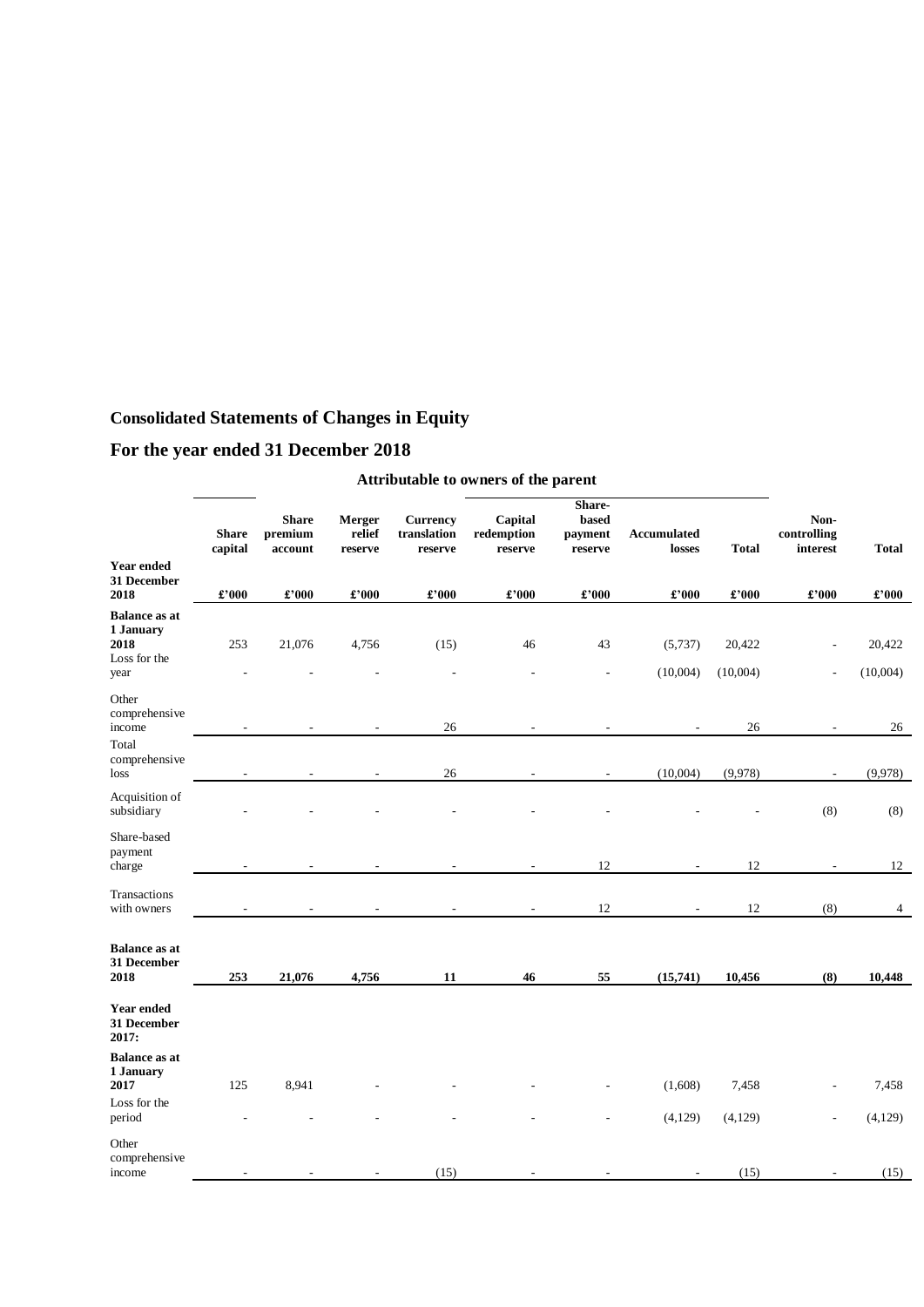| Total<br>comprehensive<br>loss       |        |                          | ٠                        | (15) |    | ۰. | (4,129)                  | (4,144) |                              | (4,144) |
|--------------------------------------|--------|--------------------------|--------------------------|------|----|----|--------------------------|---------|------------------------------|---------|
| Issue of shares                      | 174    | 13,870                   | 4,756                    | ٠    |    |    | $\sim$                   | 18,800  | $\overline{\phantom{a}}$     | 18,800  |
| Share issue<br>costs                 | $\sim$ | (1,689)                  |                          | ٠    | ۰  | ۰  | $\sim$                   | (1,689) | ٠                            | (1,689) |
| Buy-back of<br>shares                | (46)   | (46)                     | $\overline{\phantom{a}}$ | ۰    | 46 | ٠  | ۰.                       | (46)    | $\qquad \qquad \blacksquare$ | (46)    |
| Share-based<br>payment<br>charges    |        | $\overline{\phantom{a}}$ | ٠                        | ٠    | ٠  | 43 |                          | 43      | ٠                            | 43      |
| Transactions<br>with owners          | 129    | 12,135                   | 4,756                    | ٠    | 46 | 43 | $\overline{\phantom{a}}$ | 17,109  |                              | 17,109  |
| Balance as at<br>31 December<br>2017 | 253    | 21,076                   | 4,756                    | (15) | 46 | 43 | (5,737)                  | 20,422  |                              | 20,422  |

# **Consolidated Statement of Cash Flows**

# **For the year ended 31 December 2018**

|                                                    | Year        | Year        |
|----------------------------------------------------|-------------|-------------|
|                                                    | ended       | ended       |
|                                                    | 31 December | 31 December |
|                                                    | 2018        | 2017        |
|                                                    | £'000       | £'000       |
| <b>Cash flows from operating activities</b>        |             |             |
| Loss before income tax                             | (9,978)     | (4,125)     |
| Adjustments:                                       |             |             |
| Depreciation of property, plant and equipment      | 545         | 22          |
| Amortisation of intangible assets                  | 3,655       | 2,375       |
| Impairment of intangible assets                    | 2,345       |             |
| Write-off of non-current assets                    | 45          |             |
| Gain on disposal of plant and equipment            | (1)         |             |
| Net foreign exchange differences                   | 31          |             |
| Share-based payment expense                        | 12          | 43          |
| Interest income                                    | (34)        | (9)         |
| Operating cash flow before working capital changes | (3,380)     | (1,694)     |
| Increase in trade and other receivables            | (273)       | (161)       |
| Increase in inventories                            | (11)        |             |
| Increase in provisions                             | 40          | 1           |
| Increase in trade and other payables               | 584         | 298         |
| Increase / (decrease) in deferred income           | 124         | (48)        |
| Cash used in operations                            | (2,916)     | (1,604)     |
| Income taxes paid                                  | (8)         | (28)        |
| Net cash used in operating activities              | (2,924)     | (1,632)     |
| <b>Cash flows from investing activities</b>        |             |             |
| Purchase of property, plant and equipment          | (4,276)     | (585)       |
| Purchase of intangibles                            | (495)       | (240)       |
| Payment of deposits                                | (4)         | (32)        |
| Loan made to master franchisee                     | (300)       |             |
| Acquisition of subsidiary, net of cash acquired    | (10)        | (7,044)     |
| Interest received                                  | 34          | 9           |
|                                                    |             |             |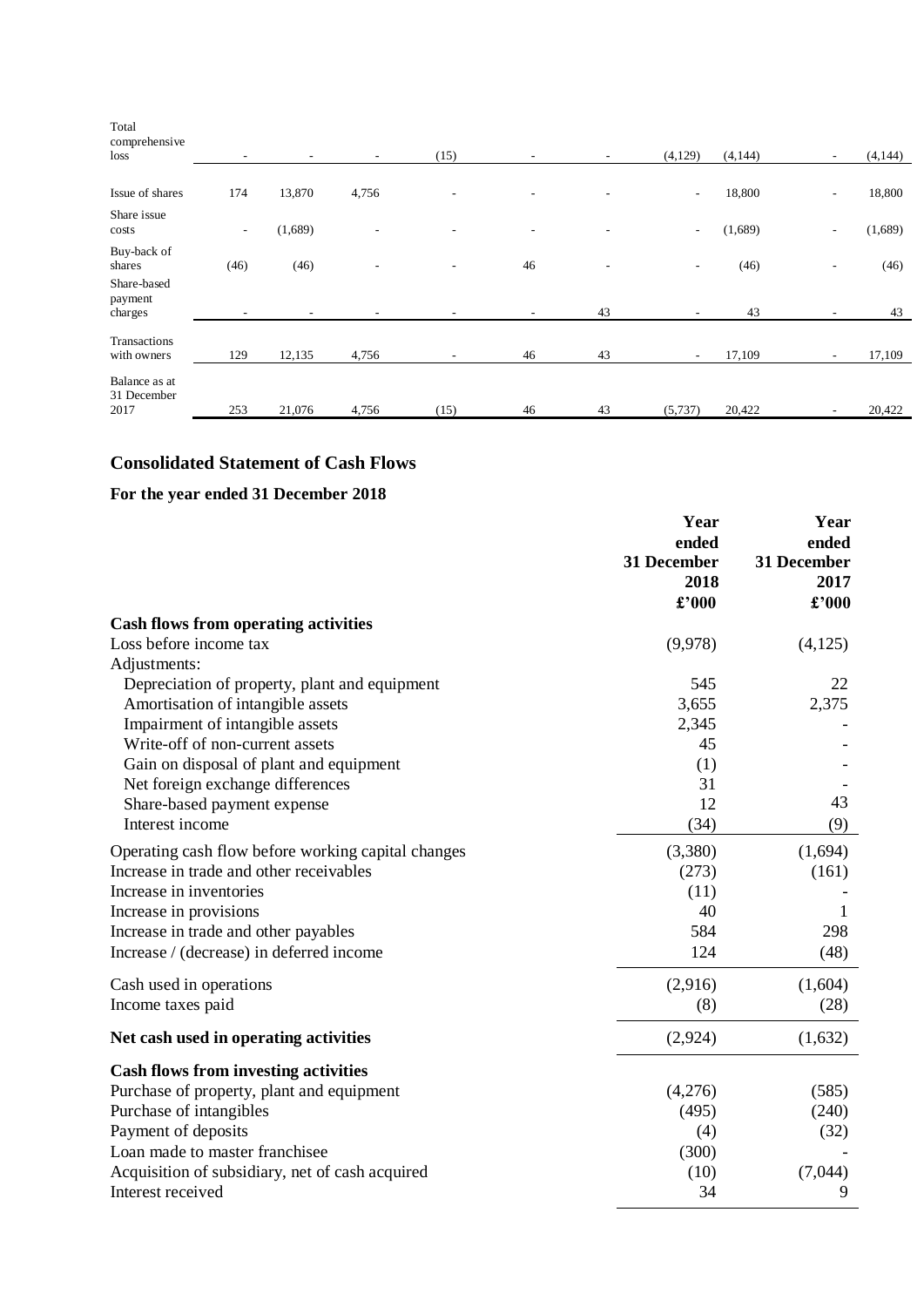| Net cash used in investing activities                                                 | (5,051)  | (7,892) |
|---------------------------------------------------------------------------------------|----------|---------|
| <b>Cash flows from financing activities</b>                                           |          |         |
| Proceeds from issue of ordinary shares (net of buy-back)                              |          | 13,954  |
| Proceeds from issue of G shares                                                       |          |         |
| Share issue costs                                                                     |          | (1,688) |
| Net cash from financing activities                                                    |          | 12,267  |
| Net (decrease)/ increase in cash and cash equivalents                                 | (7, 975) | 2,743   |
| Cash and cash equivalents at beginning of year                                        | 10,645   | 7,923   |
| Effects of exchange rate changes on the balance of cash<br>held in foreign currencies | (13)     | (21)    |
| Cash and cash equivalents at end of year                                              | 2,657    | 10,645  |

### **NOTES TO THE FINANCIAL STATEMENTS**

### **1. General Information**

### **Basis of preparation**

 These financial statements have been prepared in accordance with International Financial Reporting Standards (IFRS) as issued by the International Accounting Standards Board and the Companies Act 2006 applicable to companies reporting under IFRS.

The financial statements have been prepared under the historical cost convention.

 The financial information set out above does not constitute the Company's statutory accounts for the years ended 31 December 2018 or 2017 but is derived from those accounts. Statutory accounts for 2017 have been delivered to the registrar of companies, and those for 2018 will be delivered in due course. The auditor has reported on those accounts; their reports were (i) unqualified, (ii) did not include a reference to any matters to which the auditor drew attention by way of emphasis without qualifying their report and (iii) did not contain a statement under section 498 (2) or (3) of the Companies Act 2006.

### **Going concern**

As at 31 December 2018 the Group has current assets of £1,414,000 and cash and bank balances of £2,657,000. During the year the Group suffered a loss after tax of £10,004,000 and had net cash outflows from operating activities of £2,939,000. The cash flows for the current year have had to bear both pre-opening costs at our newly opened owner-operated businesses and a full year of head office costs without a full year of trade from the owner-operated sites, and as such the Directors are expecting a substantially improved profit and cash generation in the coming year. These accounts have been prepared on a going concern basis as described below.

In order to fund the business strategy of growth via new openings, the Group is undergoing a fundraising via a non-pre-emptive secondary placing which is expected to raise a minimum of £4m before expenses. The Placing is subject to approval by shareholders at a General Meeting to be held on 31 May 2019.

The Directors have considered alternatives for the business in the event of the placing failing to complete in accordance with its terms and have developed a secondary business plan which would be activated in event this were necessary. This would involve increased focus on the less capital-intensive franchise business and generating cost savings by scaling the head office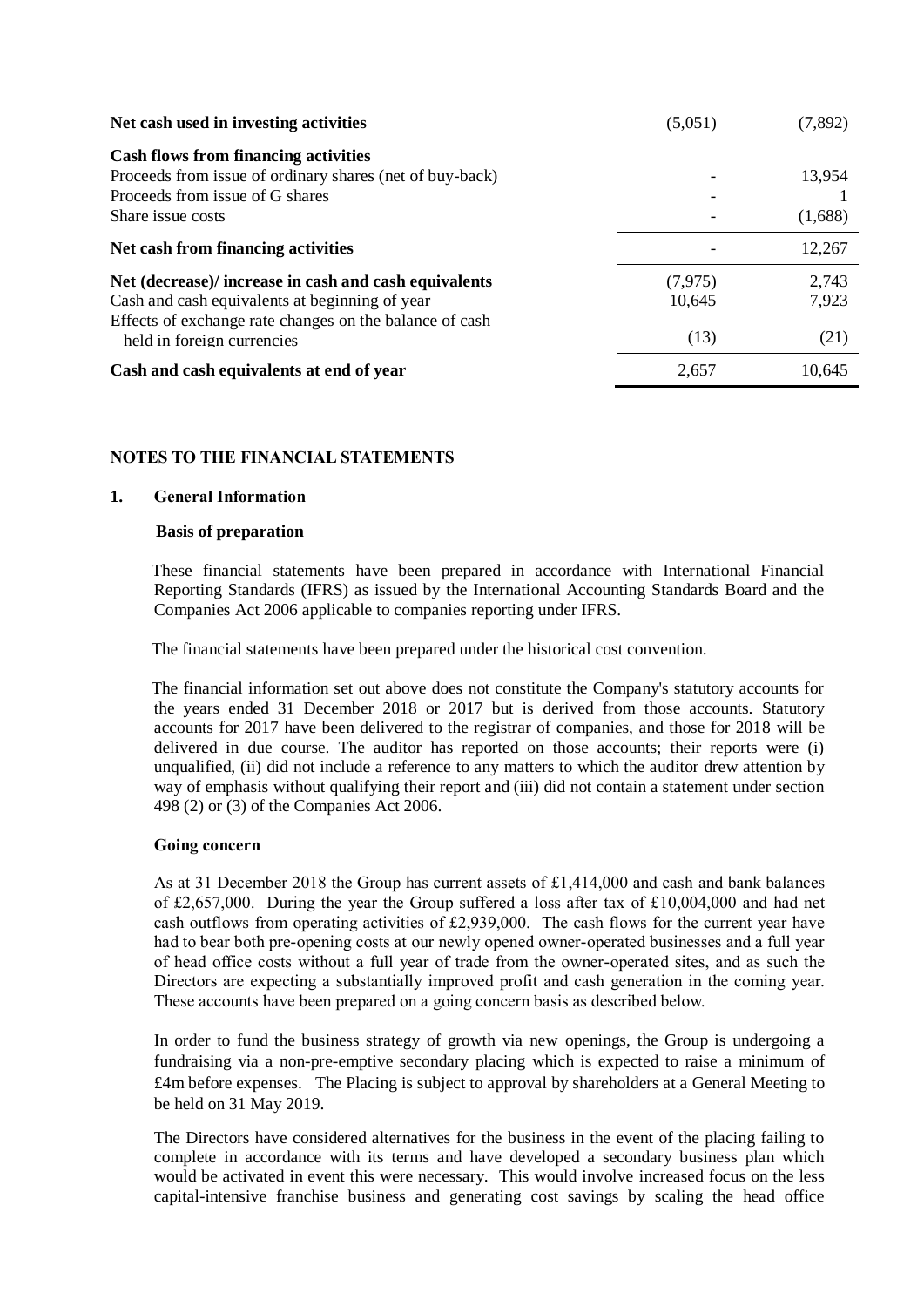function to match the size of the business. When preparing cash flow forecasts for the secondary business plan, the directors have also considered the key risks affecting the business including Brexit and consider that the Group has sufficient cash reserves that it reasonably expects to be sufficient to meet its liabilities as they fall due. Accordingly, the Directors consider that the Group has adequate financial resources to continue operating for the next 12 months and that it is therefore appropriate to adopt the going concern basis in preparing the financial statements.

### **2. Significant accounting policies**

### Key estimates in the current year

### *Impairment reviews*

IFRS requires management to undertake an annual test for impairment of indefinite lived assets and, for finite lived assets, to test for impairment if events or changes in circumstances indicate that the carrying amount of an asset may not be recoverable.

Impairment testing is an area involving management judgement in determining estimates, requiring assessment as to whether the carrying value of assets can be supported by the net present value of future cash flows derived from such assets using cash flow projections which have been discounted at an appropriate rate. In calculating the net present value of the future cash flows, certain assumptions are required to be made in respect of highly uncertain matters including management's expectations of:

- growth in EBITDA, calculated as adjusted operating profit before depreciation and amortisation;
- average occupancy rate of an escape room;
- the level of capital expenditure to open new sites and the costs of disposals;
- long-term growth rates; and
- the selection of discount rates to reflect the risks involved.

The Group prepares and approves a detailed annual budget and five-year strategic plan for its operations, which are used in the fair value calculations.

Changing the assumptions selected by management, in particular the discount rate and growth rate assumptions used in the cash flow projections, could significantly affect the Group's impairment evaluation and hence results.

Goodwill of £1.4m relating to the acquisition of EV in 2017 was allocated to the owner-operated business and represents a group of Cash Generating Units ("CGU") and tested for impairment as of the reporting date. The carrying value of the owner-operated business was tested for impairment on the basis of fair value less costs to sell, including a discount rate of 16.2% based on the rate that would be used by a market participant. These impairment tests indicated an impairment loss is required and this loss has been first taken to reduce the carrying value of goodwill, with the remaining impairment allocated to intellectual property.

The sensitivity of impairment tests to changes in underlying assumptions is summarised below:

### *Occupancy rates*

The impairment tests have assumed an average occupancy rate of the owner-operated escape rooms of 42% of available rooms. If the occupancy rate achieved is 1% lower than budget, this would lead to the recognition of an additional impairment loss on the intellectual property of £1.37m.

#### *Discount rate*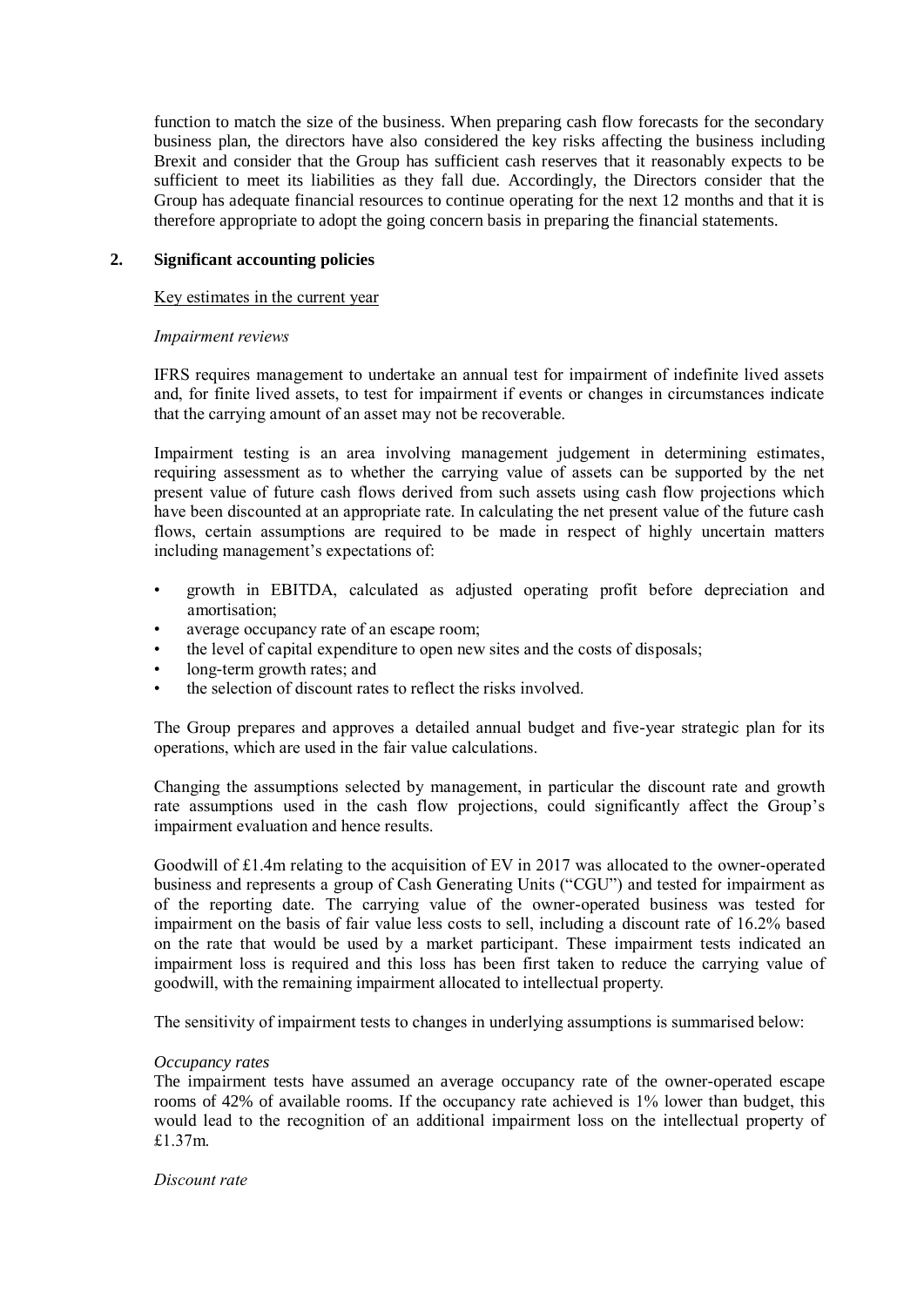If the discount rate was increased by  $1\%$ , this would have led to the recognition of an additional impairment loss on the intellectual property of £1m.

#### *EBITDA growth*

If growth in EBITDA was on average £100,000 lower in each year, this would lead to the recognition of an additional impairment loss on the intellectual property of £628,000.

#### *Long-term perpetuity growth rates*

 The terminal rate used for the fair value calculation has been assumed at 2% per annum. If this rate was decreased by 1%, this would have led to the recognition of an additional impairment loss on the intellectual property of £593,000.

#### *Capital expenditure*

 Total capital expenditure of £6,740,000 over the five-year strategic plan has been assumed. If such expenditure was 10% higher than budgeted, this would lead to the recognition of an additional impairment loss on intellectual property of £533,000.

### *Estimation of useful life and amortisation rates for intellectual property assets*

The useful life used to amortise intangible assets relates to the expected future performance of the assets acquired and management's estimate of the period over which economic benefit will be derived from the asset.

The estimated useful life principally reflects management's view of the average economic life of each asset and is assessed by reference to historical data and future expectations. Any reduction in the estimated useful life would lead to an increase in the amortisation charge. The average economic life of the intellectual property has been estimated at 3 years. If the estimation of economic lives was reduced by one year, the amortisation charge for IP would have increased by £1,709,000 (year ended 31 December 2017: £1,133,000).

### **3. Revenue**

|                                              | Year<br>ended<br>31 December<br>2018<br>$\pounds$ '000 | Year<br>ended<br>31 December<br>2017<br>$\pounds$ '000 |
|----------------------------------------------|--------------------------------------------------------|--------------------------------------------------------|
| New branch upfront location exclusivity fees | 123                                                    | 101                                                    |
| Game design fees                             | 118                                                    | 88                                                     |
| Support and administrative fees              | 94                                                     | 65                                                     |
| Franchise revenues                           | 741                                                    | 540                                                    |
| Owned branch revenues                        | 1,077                                                  | 75                                                     |
| Other                                        | 19                                                     | 3                                                      |
|                                              | 2,172                                                  | 872                                                    |

### **4. Segment information**

Operating segments are reported in a manner consistent with the internal reporting provided to the chief operating decision-maker. The chief operating decision-maker, who is responsible for allocating resources and assessing performance of the operating segments, has been identified as the group of executive directors and the chief executive officer who make strategic decisions.

The Company was an investing company and did not trade until its acquisition of Experiential Ventures Limited ("EV'') on 2 May 2017. Since the acquisition, management considers that the Group has two operating segments. Revenues are reviewed based on the nature of the services provided as follows: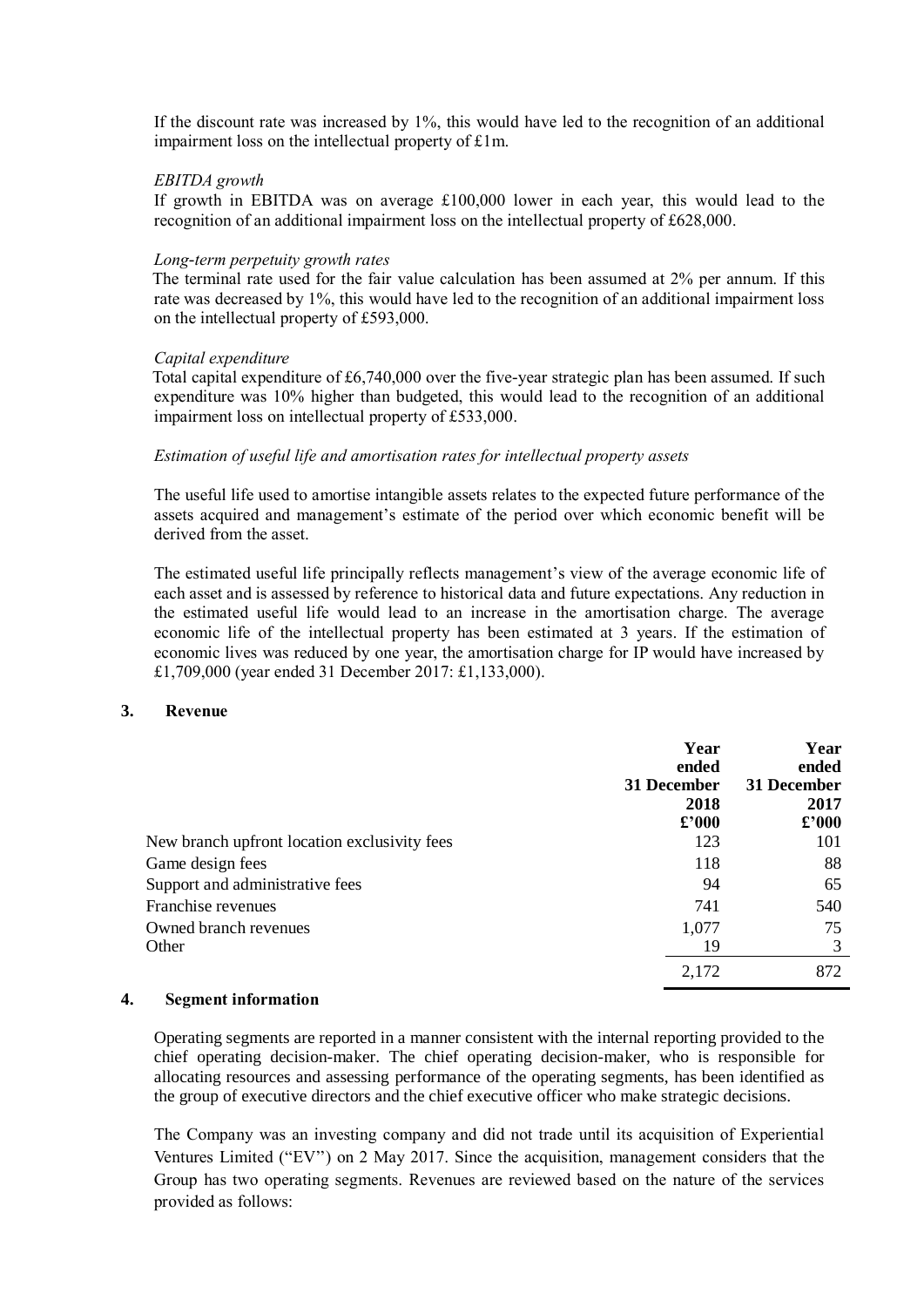- 1. The franchise business, where all franchised branches are operating under effectively the same model; and
- 2. The owner-operated branch business, which currently consists of 9 sites in the UK.

The Group operates on a global basis. At present, the Company has active franchisees in 22 countries. The Company does not presently analyse or measure the performance of the franchising business into geographic regions or by type of revenue, since this does not provide meaningful analysis to managing the business.

Segment results, assets and liabilities include items directly attributable to a segment as well as those that can be allocated on a reasonable basis.

The cost of sales in the owner-operated business comprise site staff costs, premises costs, including rent, rates, service charges and utilities, and site-specific marketing and also including any pre-opening costs. Cost of sales also includes site pre-opening costs. In the franchisee business, the cost of sales comprises principally game design fees and game design staff costs.

|                                     | Owner-<br>operated | <b>Franchise-</b><br>operated     | <b>Unallocated</b> | <b>Total</b>   |
|-------------------------------------|--------------------|-----------------------------------|--------------------|----------------|
| <b>Year ended 31 December 2018</b>  | $\pounds$ '000     | $\pmb{\pounds}^{\pmb{\cdot}} 000$ | £'000              | $\pounds$ '000 |
| <b>Revenue</b>                      | 1,077              | 1,095                             |                    | 2,172          |
| Cost of sales                       | (1,950)            | (187)                             |                    | (2,137)        |
| Gross profit/(loss)                 | (873)              | 908                               |                    | 35             |
| Profit/(loss) from operations       |                    |                                   |                    |                |
| Interest income                     |                    |                                   | 34                 | 34             |
| Expenses                            |                    |                                   |                    |                |
| - Administrative                    | (825)              | (551)                             | (2,113)            | (3,489)        |
| - Depreciation and amortisation     | (4,109)            | (118)                             |                    | (4,227)        |
| - Impairment losses                 | (2,345)            |                                   |                    | (2, 345)       |
| - Share-based payment expenses      |                    |                                   | (12)               | (12)           |
| Profit/(loss)<br>from<br>operations |                    |                                   |                    |                |
| before tax                          | (8,126)            | 239                               | (2,091)            | (9,978)        |
| Taxation                            | (26)               |                                   |                    | (26)           |
| Profit/(loss) for the year          | (8,152)            | 239                               | (2,091)            | (10,004)       |
| Other information:                  |                    |                                   |                    |                |
| Non-current assets                  | 8,508              | 986                               |                    | 9,494          |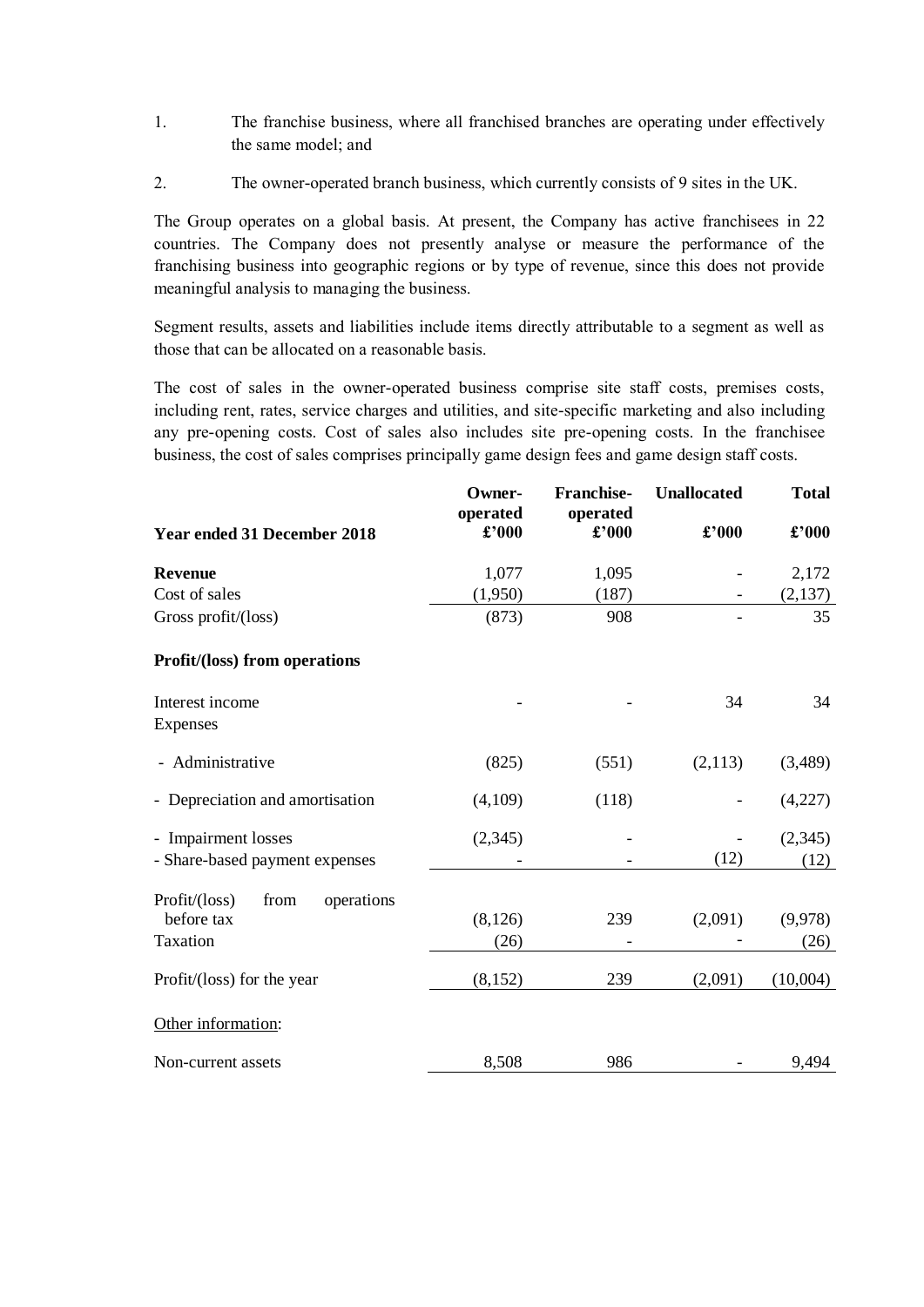|                                            | Owner-<br>operated | <b>Franchise-</b><br>operated | <b>Unallocated</b> | <b>Total</b>   |
|--------------------------------------------|--------------------|-------------------------------|--------------------|----------------|
| <b>Year ended 31 December 2017</b>         | $\pounds$ '000     | $\pounds$ '000                | $\pounds$ '000     | $\pounds$ '000 |
| <b>Revenue</b>                             | 74                 | 798                           |                    | 872            |
| Cost of sales                              | (55)               | (275)                         | (34)               | (364)          |
| Gross profit/(loss)                        | 19                 | 523                           | (34)               | 508            |
| Profit/(loss) from operations              |                    |                               |                    |                |
| Interest income<br>Expenses                |                    |                               | 9                  | 9              |
| Administrative<br>$\overline{\phantom{a}}$ | (18)               | (250)                         | (977)              | (1,245)        |
| - Depreciation and amortisation            | (2,307)            | (90)                          | $\qquad \qquad -$  | (2,397)        |
| - Transaction                              |                    |                               | (957)              | (957)          |
| - Share-based payment expenses             |                    |                               | (43)               | (43)           |
| Profit/(loss)<br>operations<br>from        |                    |                               |                    |                |
| before tax                                 | (2,306)            | 183                           | (2,002)            | (4,125)        |
| Taxation                                   | (2)                | (2)                           |                    | (4)            |
| Profit/(loss) for the year                 | (2,308)            | 181                           | (2,002)            | (4,129)        |
| Other information:                         |                    |                               |                    |                |
| Non-current assets                         | 10,056             | 893                           |                    | 10,949         |

**5. Staff costs**

| Year        | Year        |
|-------------|-------------|
| Ended       | ended       |
| 31 December | 31 December |
| 2018        | 2017        |
| £2000       | £2000       |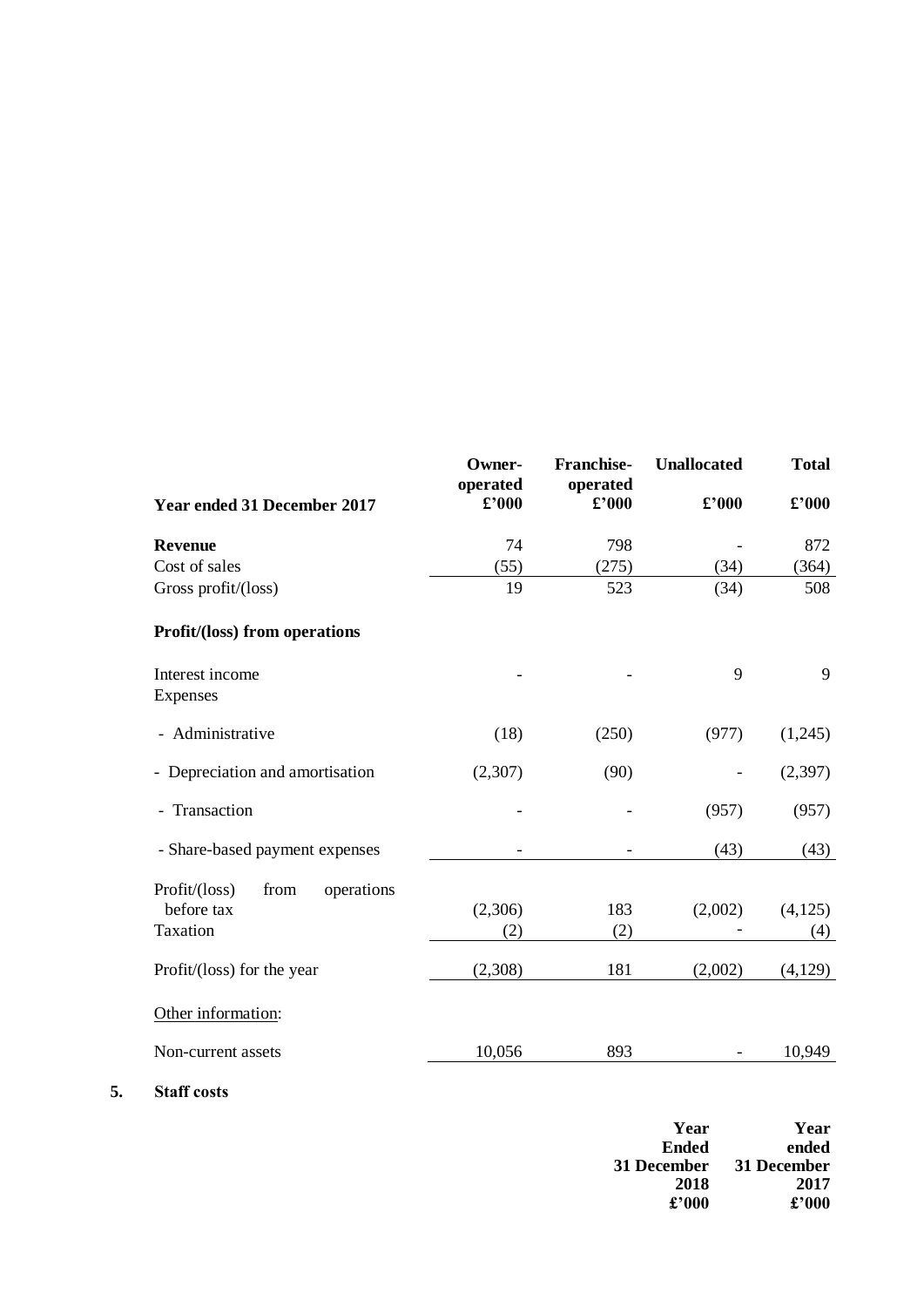| Wages salaries and benefits (including | 1.921 | 626  |
|----------------------------------------|-------|------|
| directors)                             |       |      |
| Share-based payments                   | 12    |      |
| Social security costs                  | 180   | 69   |
| Other post-employment benefits         | 36    | 22   |
| Less amounts capitalised               | (150) | (45) |
|                                        | 1.999 | 685  |

# **6. Property, plant and equipment**

|                                     | Leasehold<br>property | <b>Office</b><br>equipment | <b>Computers</b> | <b>Furniture</b><br>and<br>fixtures | <b>Escape</b><br>games | <b>Total</b>                 |
|-------------------------------------|-----------------------|----------------------------|------------------|-------------------------------------|------------------------|------------------------------|
|                                     | £'000                 | £'000                      | £'000            | £'000                               | £'000                  | $\pmb{\pounds}^{\bullet}000$ |
| Cost:<br>At 1 January 2017          |                       |                            |                  |                                     |                        |                              |
| <b>Additions</b>                    | 576                   | 16                         | 37               | 5                                   | 59                     | 693                          |
| Currency translation<br>differences | (1)                   | (1)                        | (1)              |                                     |                        | (3)                          |
| As at 31 December 2017              | 575                   | 15                         | 36               | 5                                   | 59                     | 690                          |
| <b>Additions</b>                    | 2,204                 | 18                         | 70               | 171                                 | 1,813                  | 4,276                        |
| Disposals                           | (28)                  | (22)                       | (37)             | (9)                                 |                        | (96)                         |
| As at 31 December 2018              | 2,751                 | 11                         | 69               | 167                                 | 1,872                  | 4,870                        |
| Accumulated depreciation:           |                       |                            |                  |                                     |                        |                              |
| As at 1 January 2017                |                       |                            |                  |                                     |                        |                              |
| Depreciation charge                 | (5)                   | (3)                        | (12)             | (1)                                 | (1)                    | (22)                         |
| Currency translation<br>differences | 1                     |                            | $\mathbf{1}$     |                                     |                        | $\overline{2}$               |
| As at 31 December 2017              | (4)                   | (3)                        | (11)             | (1)                                 | (1)                    | (20)                         |
| Depreciation charge                 | (241)                 | (5)                        | (24)             | (16)                                | (259)                  | (545)                        |
| Disposals                           | 13                    | 6                          | 31               | 11                                  |                        | 61                           |
| As at 31 December 2018              | (232)                 | (2)                        | (4)              | (5)                                 | (260)                  | (504)                        |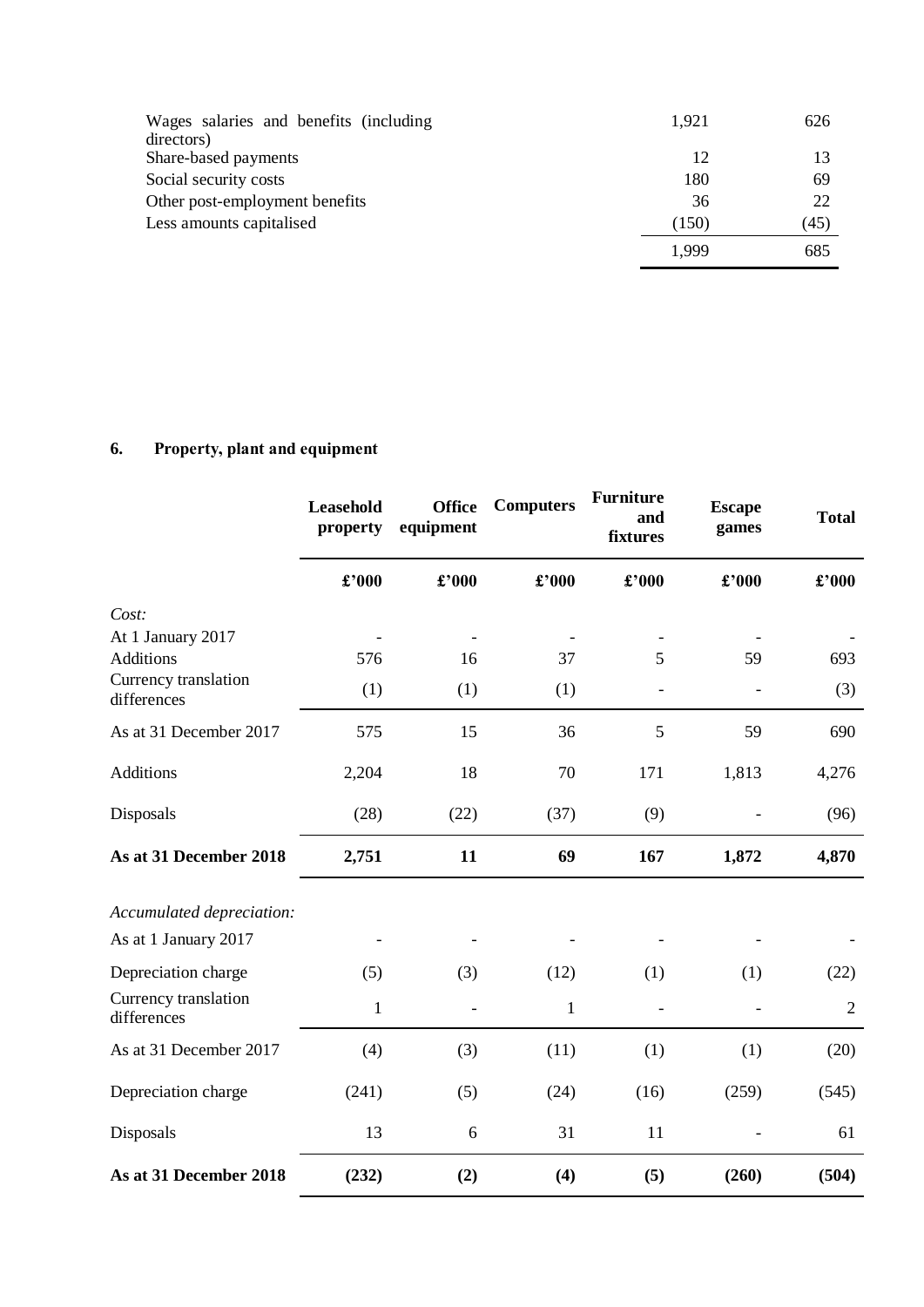**Net book value**

| As at 31 December 2018 | 2,519 | 65 | 161 | 1.612 | 4,366 |
|------------------------|-------|----|-----|-------|-------|
| As at 31 December 2017 | 57,   | つく |     | .58   | 670   |

The amount of expenditure recognised in the carrying value of leasehold improvements in the course of construction at 31 December 2018 is £153,000 (2017: £215,000).

# **7. Intangible assets**

|                                                 | Goodwill | <b>Trademarks</b>        | <b>Intellectual</b><br>property | <b>Internally</b><br>generated IP | Franchise<br>agreements | App<br><b>Quest</b> | Portal                   | <b>Total</b>             |
|-------------------------------------------------|----------|--------------------------|---------------------------------|-----------------------------------|-------------------------|---------------------|--------------------------|--------------------------|
|                                                 | £'000    | £'000                    | £'000                           | £'000                             | £'000                   | £'000               | £'000                    | £'000                    |
| Cost                                            |          |                          |                                 |                                   |                         |                     |                          |                          |
| At 1 January 2017<br>Additions<br>through       |          |                          |                                 |                                   |                         |                     |                          |                          |
| business combinations<br>Arising on purchase    | 11       |                          |                                 |                                   |                         |                     | 50                       | 61                       |
| price allocation<br>Additions arising from      | 1,393    |                          | 10,195                          |                                   | 802                     |                     | $\overline{\phantom{a}}$ | 12,390                   |
| internal development                            |          |                          |                                 |                                   |                         |                     | 50                       | 50                       |
| Other additions                                 |          | 13                       |                                 |                                   |                         |                     | 141                      | 154                      |
| <b>Transfers</b>                                |          | $\overline{\phantom{a}}$ |                                 |                                   |                         | 100                 | (100)                    | $\overline{\phantom{a}}$ |
| At 31 December 2017<br>Additions<br>through     | 1,404    | 13                       | 10,195                          |                                   | 802                     | 100                 | 141                      | 12,655                   |
| business combinations<br>Additions arising from | 29       | ÷,                       |                                 |                                   |                         |                     |                          | 29                       |
| acquisition<br>Additions arising from           |          | 65                       |                                 |                                   |                         |                     | 128                      | 193                      |
| internal development                            |          |                          |                                 | 302                               |                         |                     |                          | 302                      |
| Disposals                                       | (11)     |                          |                                 |                                   |                         |                     |                          | (11)                     |
| As at 31<br>December<br>2018                    | 1,422    | 78                       | 10,195                          | 302                               | 802                     | 100                 | 269                      | 13,168                   |
| <b>Accumulated</b><br>amortisation              |          |                          |                                 |                                   |                         |                     |                          |                          |
| At 1 January 2017<br>Amortisation for<br>the    |          |                          |                                 |                                   |                         |                     |                          |                          |
| year                                            |          |                          | (2,266)                         |                                   | (76)                    | (33)                |                          | (2,375)                  |
| At 31 December 2017<br>Amortisation for the     |          |                          | (2,266)                         |                                   | (76)                    | (33)                |                          | (2,375)                  |
| year                                            |          | (11)                     | (3, 398)                        | (21)                              | (115)                   | (50)                | (61)                     | (3,656)                  |
| Impairment provision                            | (1, 393) |                          | (952)                           |                                   |                         |                     |                          | (2, 345)                 |
| As at 31 December<br>2018                       | (1, 393) | (11)                     | (6,616)                         | (21)                              | (191)                   | (83)                | (61)                     | (8,376)                  |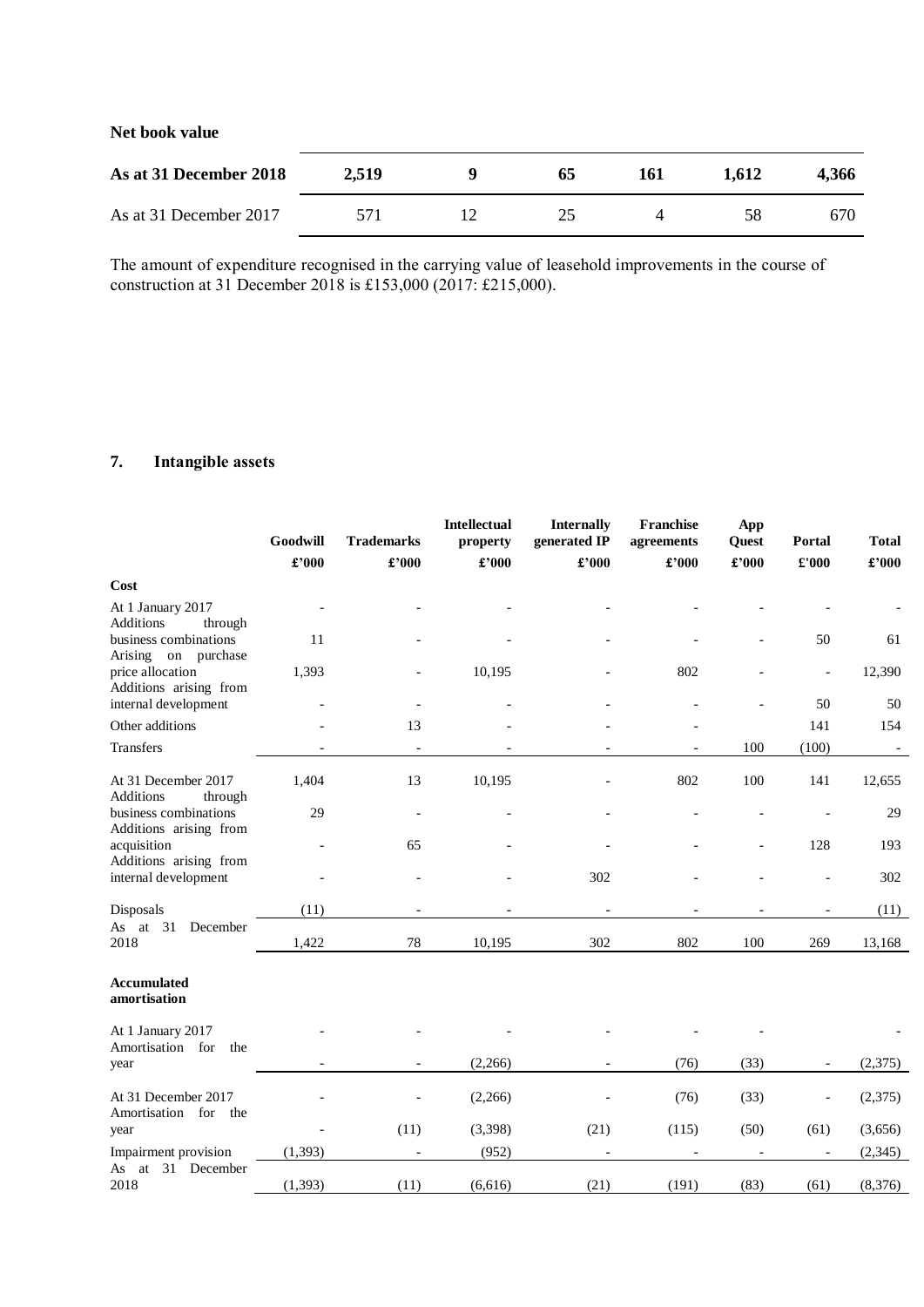| <b>Carrying amounts</b> |      |    |       |                          |     |    |     |        |
|-------------------------|------|----|-------|--------------------------|-----|----|-----|--------|
| At 31 December 2018     | 29   | 67 | 3.579 | 281                      | 611 |    | 208 | 4.792  |
| At 31 December 2017     | .404 | 13 | 7.929 | $\overline{\phantom{0}}$ | 726 | 67 | 14! | 10,280 |

### **8. Loan to franchisee**

.

A secured loan of £300,000 is due from a master franchisee which bears interest at 5% per annum plus 2% of the franchisee's revenues and is repayable in instalments between January 2021 and June 2023.

The majority of income receivable under the terms of the loan relates to interest at a fixed rate. The valuation of this loan also takes account of the expected income under the revenue share; however, the impact of this estimate is not significant to the valuation. The carrying value of the loan approximates fair value. Credit risk is not considered to be significant.

### **9. Trade and other payables (current)**

|                                 | As at<br>31 December<br>2018<br>$\pounds$ '000 | As at<br>31 December<br>2017<br>$\pounds$ '000 |
|---------------------------------|------------------------------------------------|------------------------------------------------|
| Trade payables                  | 670                                            | 507                                            |
| Accruals                        | 796                                            | 259                                            |
| Deferred income                 | 244                                            | 83                                             |
| Taxation                        | 23                                             | 5                                              |
| Other taxes and social security | 112                                            | 185                                            |
| Other payables                  | 36                                             | 30                                             |
|                                 | 1,881                                          | 1,069                                          |

#### **10. Deferred income**

|                                                                                                                                                            | As at<br>31 December<br>2018<br>$\pmb{\pounds}^{\pmb{\cdot}} 000$ | As at<br>31 December<br>2017<br>$\pounds 000$ |
|------------------------------------------------------------------------------------------------------------------------------------------------------------|-------------------------------------------------------------------|-----------------------------------------------|
| Contract liabilities (deferred income):                                                                                                                    |                                                                   |                                               |
| Balance at beginning of year                                                                                                                               | 539                                                               |                                               |
| Revenue recognised in the year that was included in the deferred<br>income balance at the beginning of the year<br>Arising on business combination         | (103)                                                             | 666                                           |
| Increases due to cash received, excluding amounts recognised as<br>revenue during the period                                                               | 218                                                               | 139                                           |
| Decreases in deferred income as a result of changes in the measure of<br>progress (release on recognition of revenue arising from contract<br>liabilities) | (4)                                                               | (202)                                         |
| Decreased on termination of franchises                                                                                                                     | (17)                                                              | (39)                                          |
| <b>Translation differences</b>                                                                                                                             | 30                                                                | (25)                                          |